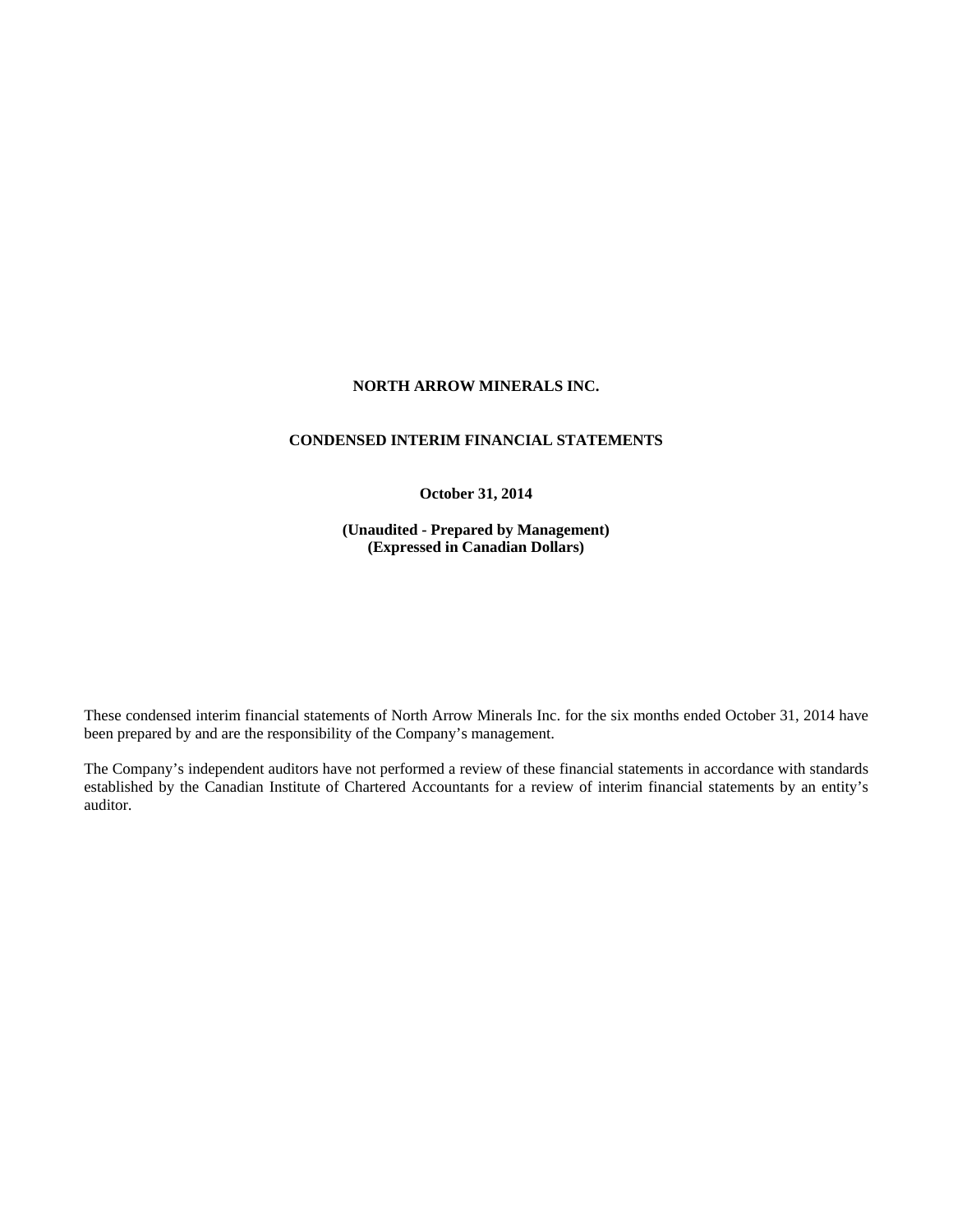# **NORTH ARROW MINERALS INC. CONDENSED INTERIM STATEMENTS OF FINANCIAL POSITION (Unaudited- Prepared by Management) (Expressed in Canadian Dollars)**

 $\overline{a}$ 

|                                                   | October 31, 2014 | April 30, 2014   |
|---------------------------------------------------|------------------|------------------|
| <b>ASSETS</b>                                     |                  |                  |
| <b>Current</b>                                    |                  |                  |
| Cash and cash equivalents                         | \$<br>5,058,902  | \$<br>9,396,969  |
| Receivables (Note 5)                              | 322,192          | 52,472           |
| Marketable securities (Note 6)                    | 450              | 1,275            |
| Prepaid expenses                                  | 36,054           | 16,936           |
|                                                   | 5,417,598        | 9,467,652        |
| <b>Equipment</b> (Note 7)                         | 94,057           | 94,697           |
| <b>Exploration and evaluation assets (Note 8)</b> | 8,130,024        | 4,350,909        |
|                                                   | \$<br>13,641,679 | \$<br>13,913,258 |
| <b>LIABILITIES</b>                                |                  |                  |
| <b>Current</b>                                    |                  |                  |
| Accounts payable and accrued liabilities (Note 9) | \$<br>459,547    | \$<br>360,890    |
| Due to related parties                            | 26,622           | 20,622           |
|                                                   | 486,169          | 381,512          |
| <b>SHAREHOLDERS' EQUITY</b>                       |                  |                  |
| Capital stock (Note 10)                           | 24,918,104       | 24,918,104       |
| Share-based payment reserve (Note 10)             | 2,746,657        | 2,334,073        |
| Investment revaluation reserve                    | (15,038)         | (14,213)         |
| Deficit                                           | (14, 494, 213)   | (13,706,218)     |
|                                                   | 13,155,510       | 13,531,746       |
|                                                   | \$<br>13,641,679 | \$<br>13,913,258 |

# **Nature and continuance of operations (Note 1)**

# **Approved and authorized on behalf of the Board on December 16, 2014:**

| "D. Grenville Thomas" | <b>Director</b> | "Blair Murdoch" | <b>Director</b> |
|-----------------------|-----------------|-----------------|-----------------|
|-----------------------|-----------------|-----------------|-----------------|

The accompanying notes are an integral part of these condensed interim financial statements.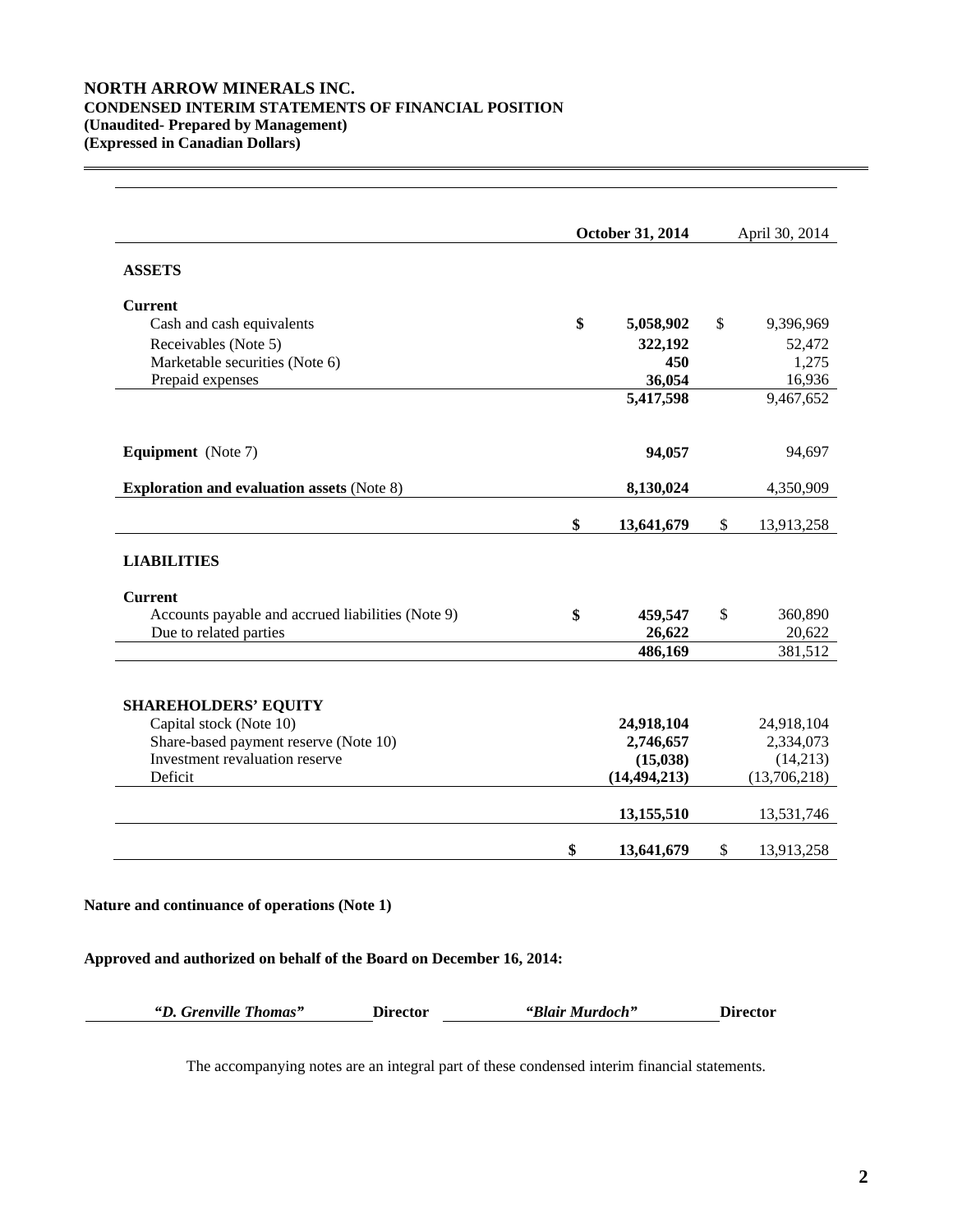# **NORTH ARROW MINERALS INC. CONDENSED INTERIM STATEMENTS OF LOSS AND COMPREHENSIVE LOSS For the Three and Six Months Ended October 31, (Unaudited- Prepared by Management) (Expressed in Canadian Dollars)**

 $\overline{a}$ 

|                                                                           | <b>Three</b><br>months<br>ended<br>October 31,<br>2014 | Three months<br>ended October<br>31, 2013 | <b>Six months</b><br>ended<br>October 31,<br>2014 | Six months<br>ended October<br>31, 2013 |
|---------------------------------------------------------------------------|--------------------------------------------------------|-------------------------------------------|---------------------------------------------------|-----------------------------------------|
| <b>EXPENSES</b>                                                           |                                                        |                                           |                                                   |                                         |
| <b>Advertising, promotion and travel</b>                                  | \$<br>69,467                                           | \$<br>16,169                              | 116,356<br>\$                                     | \$<br>24,861                            |
| <b>Consulting</b>                                                         | 9,402                                                  | 29,209                                    | 24,228                                            | 53,904                                  |
| <b>Depreciation</b>                                                       | 2,677                                                  |                                           | 5,191                                             | 692                                     |
| Office, miscellaneous and rent                                            | 49,367                                                 | 23,041                                    | 86,110                                            | 44,679                                  |
| <b>Professional fees</b>                                                  | 4,206                                                  | 4,726                                     | 11,090                                            | 12,658                                  |
| Property investigation costs (recovery)                                   | (2,557)                                                |                                           | 8,420                                             | 12,867                                  |
| <b>Regulatory and filing fees</b>                                         | 1,160                                                  | 4,270                                     | 2,397                                             | 13,857                                  |
| <b>Salaries and benefits</b>                                              | 52,968                                                 | 35,857                                    | 164,517                                           | 70,247                                  |
| <b>Share-based compensation (Note 10)</b>                                 | 223,130                                                | 153,422                                   | 412,584                                           | 375,563                                 |
|                                                                           | (409, 820)                                             | (266, 694)                                | (830, 893)                                        | (609, 328)                              |
| <b>Interest and other income</b>                                          | 22,765                                                 | 4,430                                     | 42,898                                            | 11,754                                  |
| Net loss for the period                                                   | (387, 055)                                             | (262, 264)                                | (787, 995)                                        | (597, 574)                              |
| <b>Unrealized</b><br>available-for-sale<br>loss<br>on<br>financial assets | (825)                                                  |                                           | (825)                                             | (300)                                   |
| Comprehensive loss for the period                                         | \$ (387,880)                                           | \$(262,264)                               | \$ (788, 820)                                     | \$ (597,874)                            |
| Basic and diluted loss per share                                          | \$(0.01)                                               | \$(0.01)                                  | \$(0.02)                                          | \$(0.02)                                |
| Weighted average number of common<br>shares                               | 49,779,741                                             | 28,735,936                                | 49,779,741                                        | 28,587,838                              |

The accompanying notes are an integral part of these condensed interim financial statements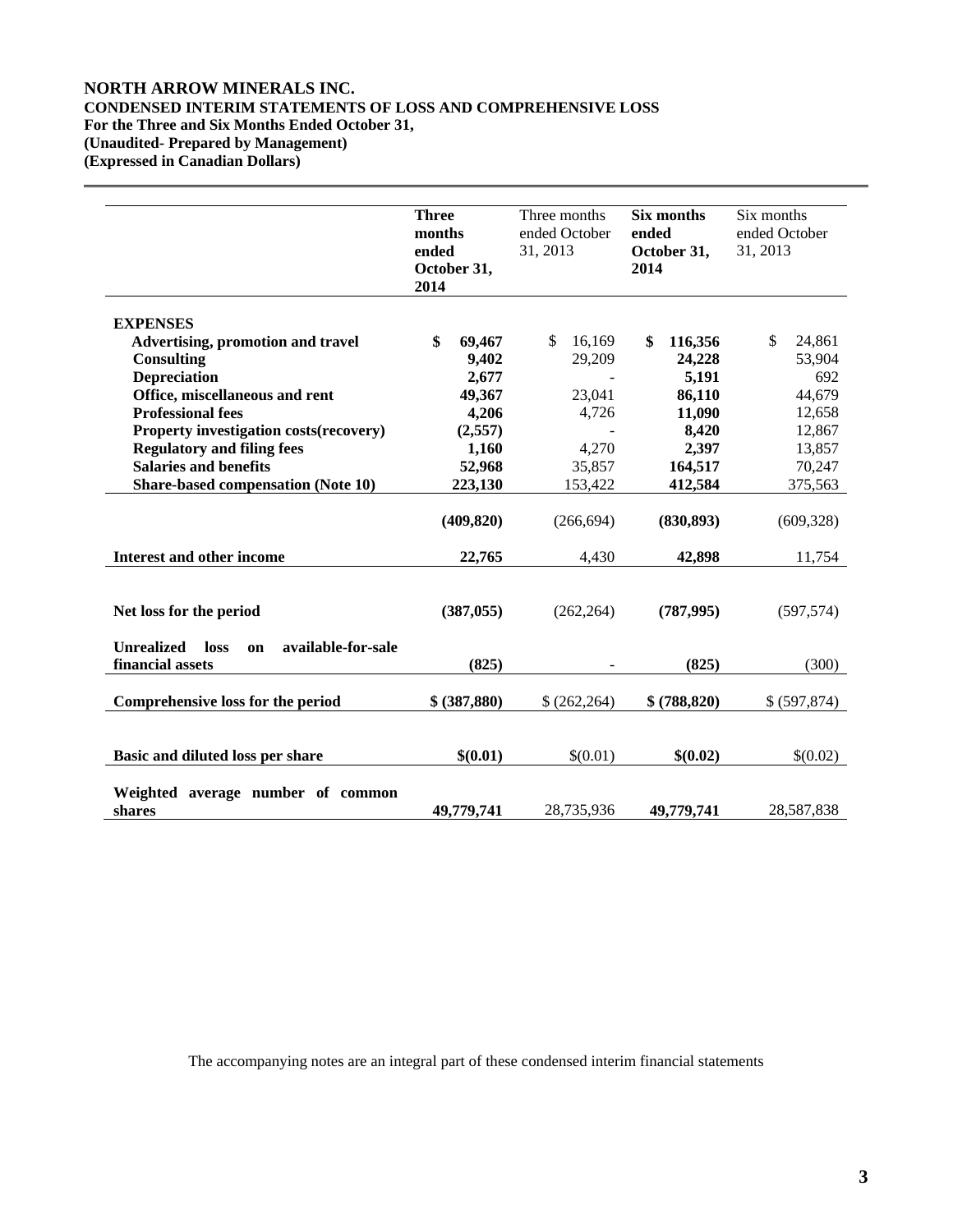# **NORTH ARROW MINERALS INC. CONDENSED INTERIM STATEMENTS OF CASH FLOWS For the Six Months Ended October 31, (Unaudited- Prepared by Management) (Expressed in Canadian Dollars)**

 $\overline{a}$ 

|                                                                                 | 2014             | 2013             |
|---------------------------------------------------------------------------------|------------------|------------------|
|                                                                                 |                  |                  |
| <b>CASH FLOWS FROM OPERATING ACTIVITIES</b><br>Net income (loss) for the period | \$<br>(787, 995) | \$<br>(597, 574) |
| Items not involving cash:                                                       |                  |                  |
| Depreciation                                                                    | 5,191            | 692              |
| Share-based compensation                                                        | 412,584          | 375,563          |
|                                                                                 |                  |                  |
| Changes in non-cash working capital items:                                      |                  |                  |
| Decrease (increase) in receivables                                              | (153, 598)       | (71,003)         |
| Increase in prepaid expenses                                                    | (19, 118)        |                  |
| Increase (decrease) in accounts payable and accrued liabilities                 | (2,111)          | 82,945           |
| Increase (decrease) in due to related parties                                   | 6,000            | (112, 346)       |
|                                                                                 |                  |                  |
|                                                                                 | (539, 047)       | (321, 723)       |
|                                                                                 |                  |                  |
| <b>CASH FLOWS FROM FINANCING ACTIVITIES</b>                                     |                  |                  |
| Proceeds from issuance of shares                                                |                  | 5,368,600        |
| <b>CASH FLOWS FROM INVESTING ACTIVITIES</b>                                     |                  |                  |
| Expenditures on exploration and evaluation assets, net                          | (3,794,469)      | (1,860,183)      |
| Purchase of equipment                                                           | (4, 551)         |                  |
|                                                                                 | (3,799,020)      | (1,860,183)      |
|                                                                                 |                  |                  |
|                                                                                 |                  |                  |
| Change in cash                                                                  | (4,338,067)      | 3,186,694        |
|                                                                                 |                  |                  |
| Cash, beginning of the period                                                   | 9,396,969        | 2,893,755        |
|                                                                                 |                  |                  |
| Cash, end of the period                                                         | \$<br>5,058,902  | \$<br>6,080,449  |
| Cash paid during the period for interest                                        | \$               | \$               |
|                                                                                 |                  |                  |
| Cash paid during the period for income taxes                                    | \$               | \$               |

**Supplemental disclosure with respect to cash flows (Note 13)**

The accompanying notes are an integral part of these condensed interim financial statements.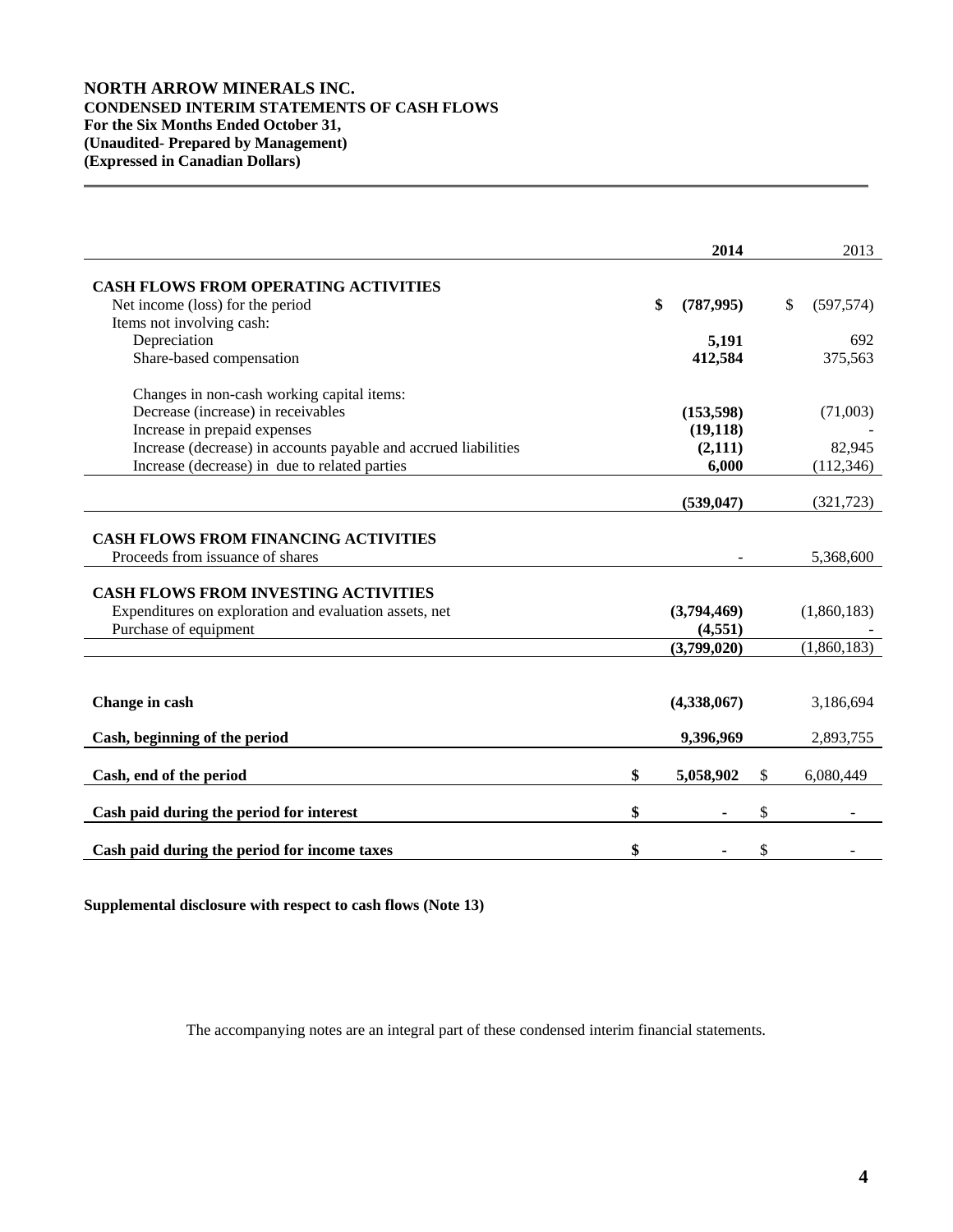# **NORTH ARROW MINERALS INC. CONDENSED INTERIM STATEMENTS OF CHANGES IN EQUITY (Unaudited- Prepared by Management)**

**(Expressed in Canadian Dollars)** 

 $\overline{a}$ 

|                                                                | Number of<br><b>Shares</b>   | Capital Stock | Share-based<br>payment<br>reserve | Investment<br>revaluation<br>reserve | Deficit          | Total                            |
|----------------------------------------------------------------|------------------------------|---------------|-----------------------------------|--------------------------------------|------------------|----------------------------------|
| Balance, April 30, 2013                                        | 28,439,741                   | \$14,863,029  | 938,235<br>\$                     | \$(14,438)                           | \$(12, 132, 515) | \$ 3,654,311                     |
| Share-based compensation<br>Warrants issued for                | $\qquad \qquad \blacksquare$ |               | 375,563                           | $\overline{\phantom{a}}$             |                  | 375,563                          |
| exploration and evaluation<br>assets                           |                              |               | 567,329                           |                                      |                  | 567,329                          |
| Private placement- net<br>Net loss<br>Investment loss          | 13,625,000                   | 5,368,600     |                                   | (300)                                | (597, 574)       | 5,368,600<br>(597, 574)<br>(300) |
| Balance, October 31, 2013                                      | 42,064,741                   | \$20,231,629  | \$1,881,127                       | \$(14,738)                           | \$(12,730,089)   | \$9,367,929                      |
|                                                                |                              |               |                                   |                                      |                  |                                  |
| Balance, April 30, 2014                                        | 49,779,741                   | \$24,918,104  | \$2,334,073                       | \$(14,213)                           | \$(13,706,218)   | \$13,531,746                     |
| Share-based compensation<br>Net loss<br><b>Investment</b> loss |                              |               | 412,584                           | (825)                                | (787, 995)       | 412,584<br>(787, 995)<br>(825)   |
| Balance, October 31, 2014                                      | 49,779,741                   | \$24,918,104  | \$2,746,657                       | \$ (15,038)                          | \$(14, 494, 213) | \$13,155,510                     |

The accompanying notes are an integral part of these condensed interim financial statement.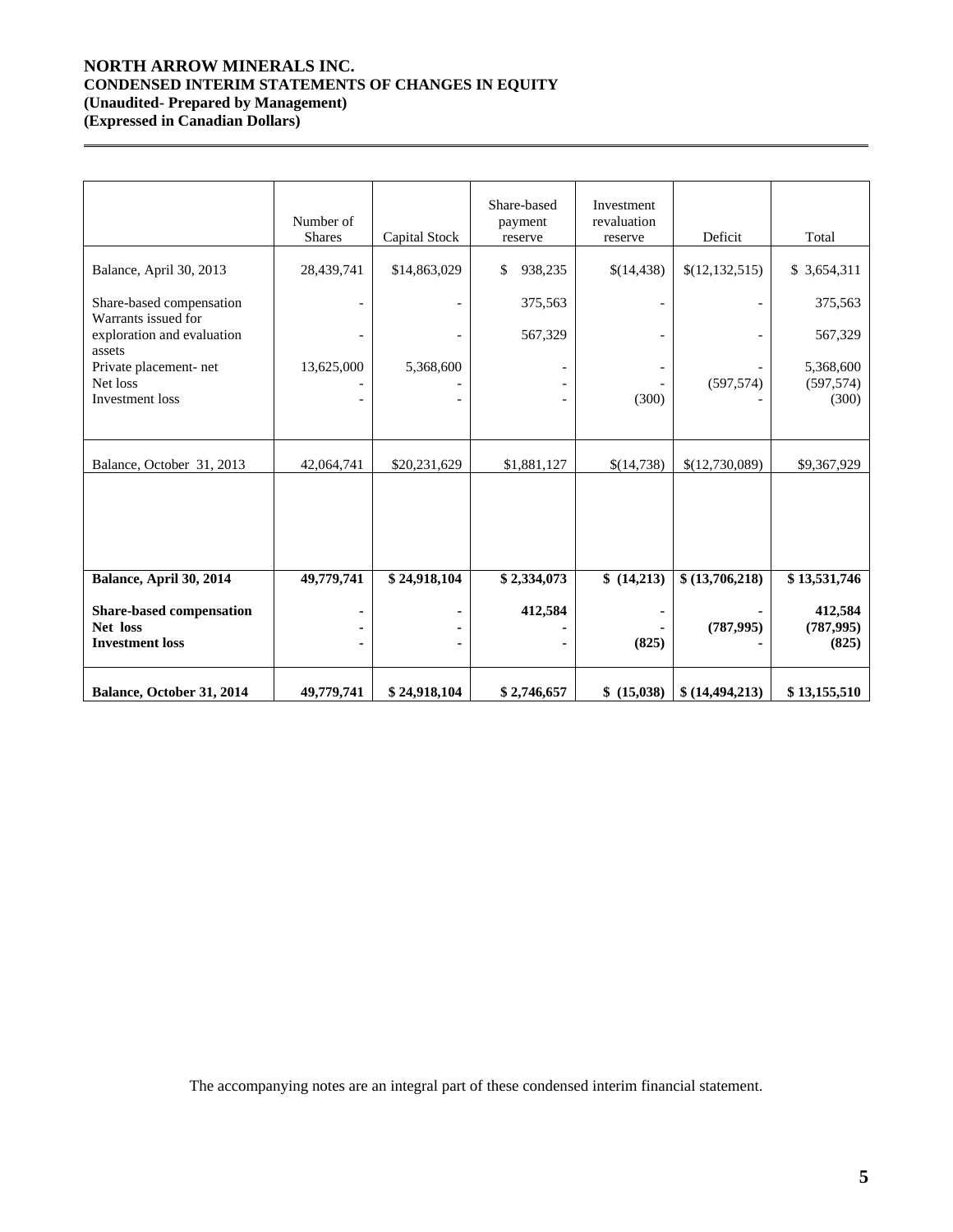### **1. NATURE AND CONTINUANCE OF OPERATIONS**

 $\overline{a}$ 

l

North Arrow Minerals Inc. (the "Company") is incorporated federally under the laws of the Canada Business Corporations Act. The financial statements of the Company are presented in Canadian dollars, which is the functional currency of the Company.The Company trades on the TSX Venture Exchange (TSXV – NAR) and its registered office address is Ste. #860-625 Howe Street, Vancouver, BC, Canada V6C 2T6.

 The Company's principal business activity is the acquisition and exploration of exploration and evaluation assets. To date, the Company has not generated significant revenues from operations and is considered to be in the exploration stage.

The Company is in the process of acquiring and exploring its exploration and evaluation assets and has not yet determined whether these properties contain reserves that are economically recoverable. These financial statements have been prepared on the assumption that the Company will continue in operation for the foreseeable future and will be able to realize assets and discharge liabilities in the normal course of operations. At October 31, 2014, the Company has a deficit of \$14,494,213, no current source of revenue and may require additional funding to meet its planned activities beyond the upcoming fiscal year. The Company's continuation as a going concern is dependent on the successful results from its mineral property exploration activities and its ability to raise equity capital or borrowings sufficient to meet current and future obligations. There can be no assurances that management's plans for the Company will be successful. These material uncertainties may cast significant doubt upon the Company's ability to continue as a going concern. These financial statements do not include any adjustments to the recoverability and classification of assets and liabilities that might be necessary, should the Company be unable to continue as a going concern.

# **2. BASIS OF PRESENTATION**

### **Statement of Compliance**

These condensed interim financial statements have been prepared in accordance with International Financial Reporting Standards ("IFRS") as issued by the International Accounting Standards Board ("IASB") and interpretations of the International Financial Reporting Interpretations Committee ("IFRIC") and specifically with IFRS applicable to the preparation of interim financial statements, including IAS 34, Interim Financial Reporting (IAS 34). These condensed interim financial statements should be read in conjunction with the Company's audited financial statements for the year ended April 30, 2014. These financial statements are presented in Canadian dollars unless otherwise noted.

### **Principles of Consolidation**

Effective September 22, 2014, the Company wound up Compania Minera North Arrow Chile Limitada ("Minera") its wholly-owned inactive subsidiary. The comparative consolidated financial statements include the accounts of the Company and its wholly-owned inactive subsidiary Minera. All inter-company transactions and balances have been eliminated upon consolidation.

#### **Significant accounting judgments, estimates and assumptions**

The preparation of financial statements in conformity with IFRS requires management to make certain estimates, judgments and assumptions that affect the reported amounts of assets and liabilities at the date of the financial statements and the reported revenues and expenses during this period. Although management uses historical experiences and its best knowledge of the amount, events or actions to form the basis for judgments and estimates, actual results may differ from these estimates.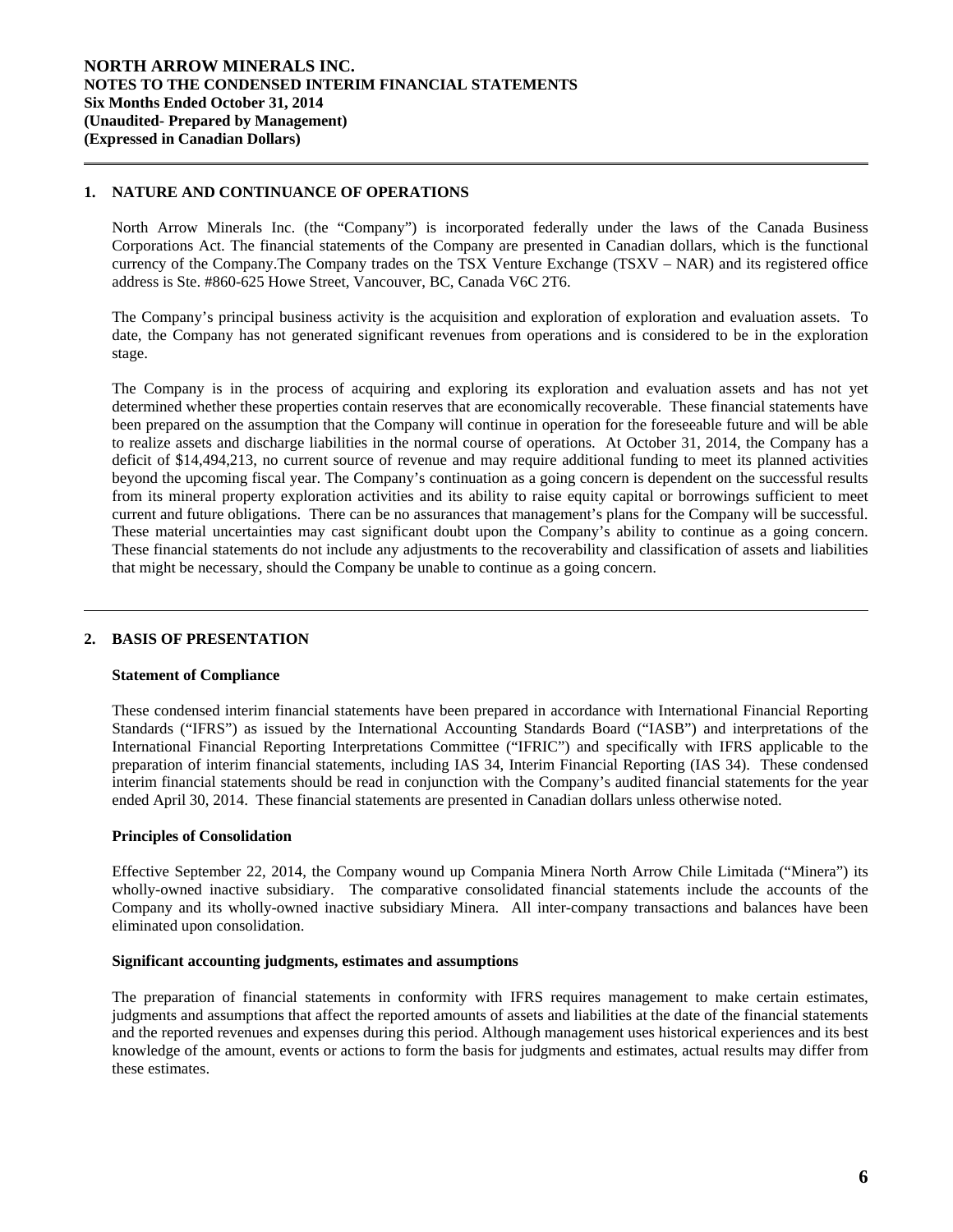### **2. BASIS OF PRESENTATION - continued**

 $\overline{a}$ 

#### **Significant accounting judgments, estimates and assumptions** *-* **continued**

The most significant accounts that require estimates as the basis for determining the stated amounts include the recoverability of exploration and evaluation assets, valuation of share-based payments, and valuation of deferred tax amounts.

Critical judgments exercised in applying accounting policies that have the most significant effect on the amounts recognized in the financial statements are as follows:

(i) Economic recoverability and probability of future benefits of exploration and evaluation costs*.* 

Management has determined that exploration, evaluation and related costs incurred which were capitalized may have future economic benefits and may be economically recoverable. Management uses several criteria in its assessments of economic recoverability and probability of future economic benefits including geologic and other technical information, history of conversion of mineral deposits with similar characteristics to its own properties to proven and probable mineral reserves, the quality and capacity of existing infrastructure facilities, evaluation of permitting and environmental issues and local support for the project.

(ii) Valuation of share-based payments

The Company uses the Black-Scholes Option Pricing Model for valuation of share-based payments. Option pricing models require the input of subjective assumptions including expected price volatility, interest rates and forfeiture rate. Changes in the input assumptions can materially affect the fair value estimate and Company's earnings and equity reserves.

(iii) Income taxes

l

In assessing the probability of realizing income tax assets, management makes estimates related to expectations of future taxable income, applicable tax opportunities, expected timing of reversals of existing temporary differences and the likelihood that tax positions taken will be sustained upon examination by applicable tax authorities. In making its assessments, management gives additional weight to positive and negative evidence that can be objectively verified.

### **3. SIGNIFICANT ACCOUNTING POLICIES**

#### **New Accounting pronouncements**

Refer to the audited financial statements for the year ended April 30, 2014 for a summary of significant accounting policies.

### **Changes in Accounting Standards**

The IASB has issued several new standards. Each of the new standards is effective for annual periods beginning on or after January 1, 2014 with early adoption permitted, except IFRS 7 which becomes effective January 1, 2015 and IFRS 9 which has a tentative effective date of January 1, 2018. The following is a brief summary of the new standards: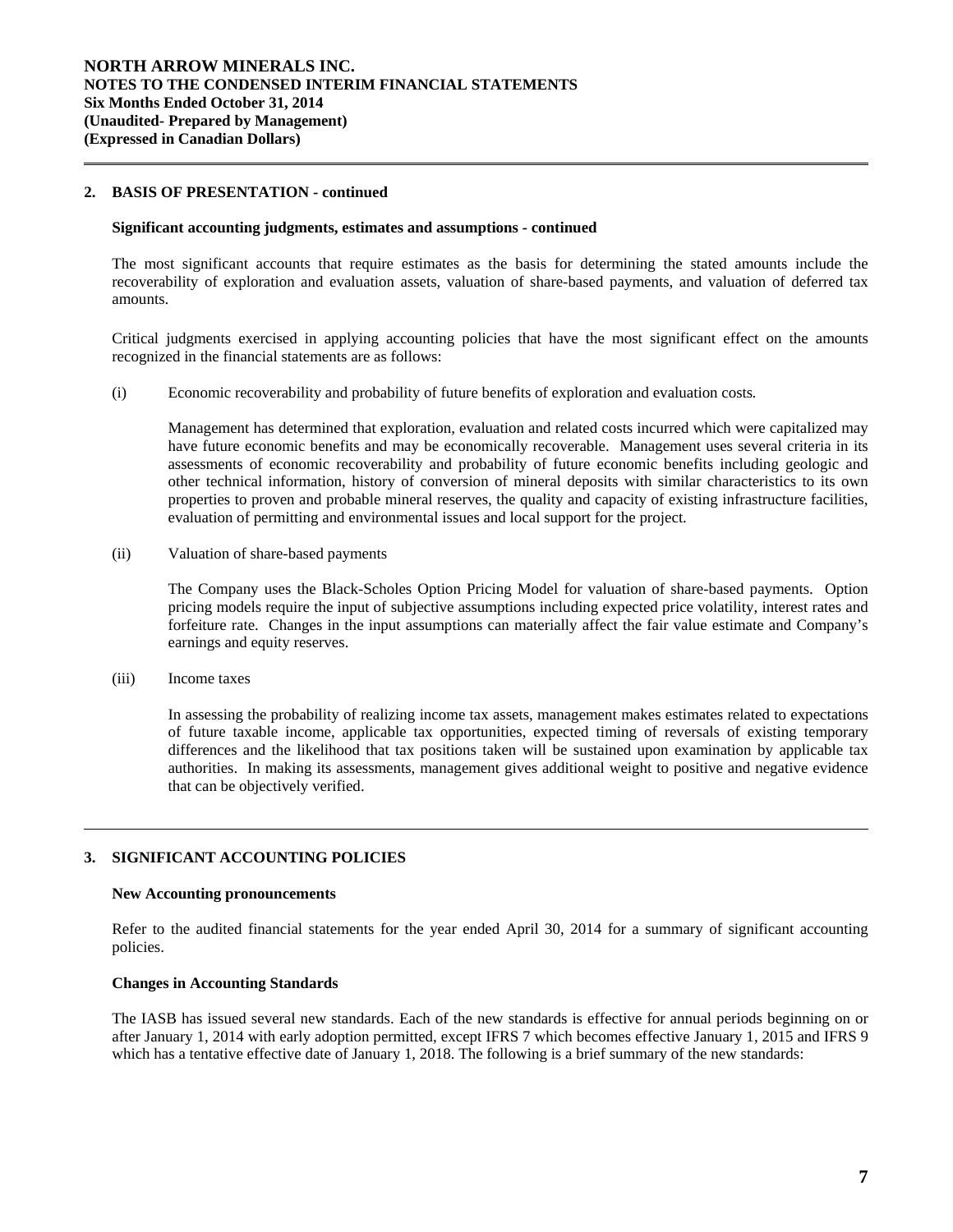# **3. SIGNIFICANT ACCOUNTING POLICIES - continued**

IAS 36 – Impairment of assets – disclosure

 $\overline{a}$ 

l

This standard has limited scope amendments to disclosure requirements in IAS 36, Impairment of Assets. The adoption of IAS 36 did not result in any change in the financial statements.

IAS 32 – Financial instruments – presentation

This standard has been amended to clarify requirements for offsetting of financial assets and financial liabilities. The adoption of IAS 32 did not result in any change in the financial statements.

IFRS 9 - Financial Instruments – classification and measurement

This is the first part of a new standard on classification and measurement of financial assets that will replace IAS 39, "Financial Instruments: Recognition and Measurement". IFRS 9 has two measurement categories: amortized cost and fair value. All equity instruments are measured at fair value. A debt instrument is recorded at amortized cost only if the entity is holding it to collect contractual cash flows and the cash flows represent principal and interest. Otherwise it is measured at fair value with changes in fair value through profit or loss. In addition, this new standard has been updated to include guidance on financial liabilities and derecognition of financial instruments. The extent of the impact of adoption of IFRS 9 has not yet been determined.

IFRS 7 – Financial instruments – disclosure

This standard has been amended to require additional disclosures on transition from IAS 39 to IFRS 9. The extent of the impact of adoption of IFRS 7 has not yet been determined.

### **4. FINANCIAL INSTRUMENTS AND RISK MANAGEMENT**

Financial instruments measured at fair value are classified into one of three levels in the fair value hierarchy according to the relative reliability of the inputs used to estimate the fair values. The three levels of the fair value hierarchy are:

- Level 1 Unadjusted quoted prices in active markets for identical assets or liabilities;
- Level 2 Inputs other than quoted prices that are observable for the asset or liability either directly or indirectly; and
- Level 3 Inputs that are not based on observable market data.

The Company's financial instruments consist of cash, marketable securities, receivables, accounts payable and accrued liabilities and due to related parties. Cash is carried at fair value using a level 1 fair value measurement. The carrying value of receivables, accounts payable and accrued liabilities and due to related parties approximate their fair values due to their immediate or short-term maturity. Marketable securities are recorded at fair value based on the quoted market prices in active markets at the balance sheet date, which is consistent with level 1 of the fair value hierarchy.

The Company is exposed to a variety of financial risks by virtue of its activities, including credit risk, interest rate risk, liquidity risks, foreign currency risk, and equity market risk. The Company's objective with respect to risk management is to minimize potential adverse effects on the Company's financial performance. The Board of Directors provides direction and guidance to management with respect to risk management. Management is responsible for establishing controls and procedures to ensure that financial risks are mitigated to acceptable levels.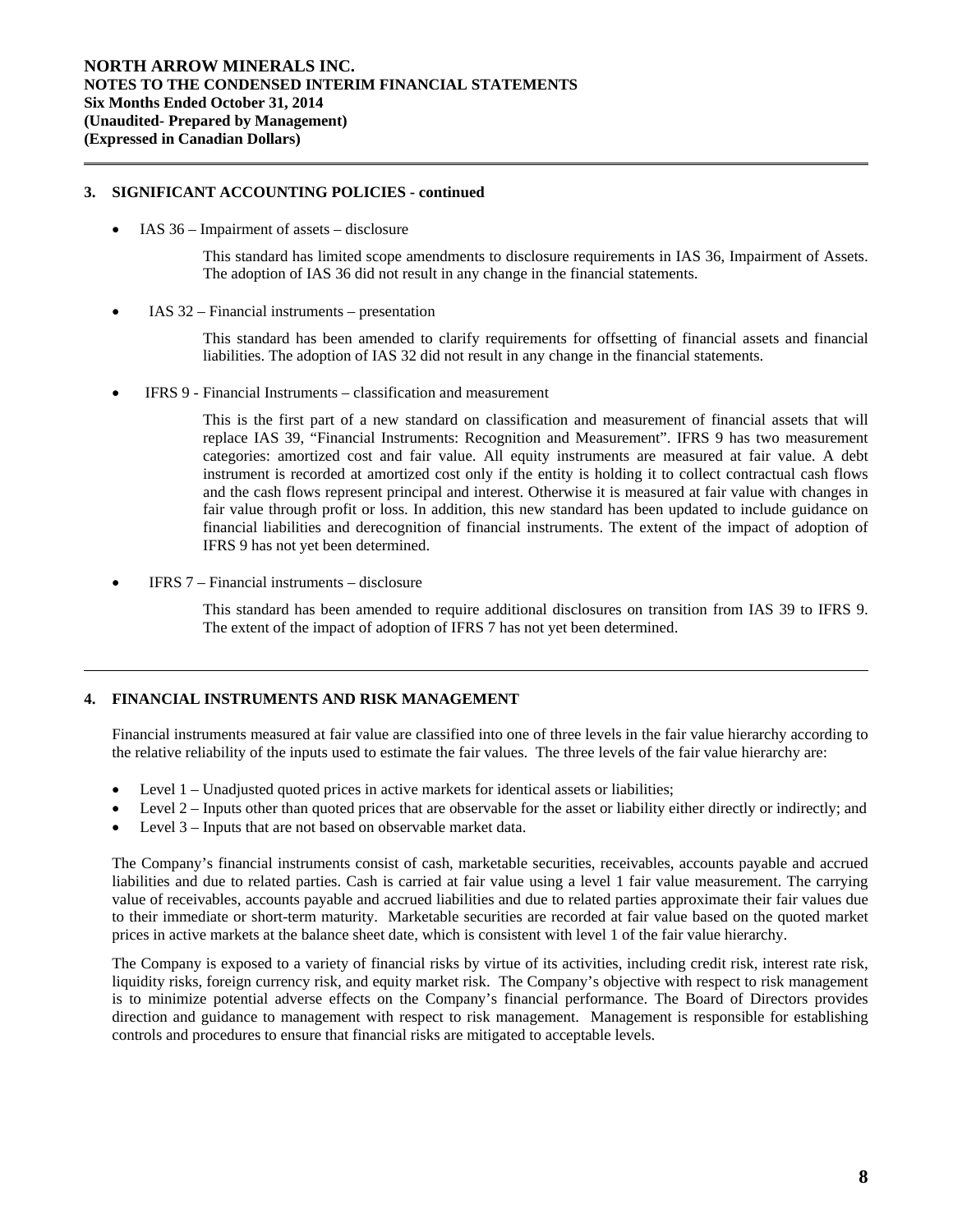# **4. FINANCIAL INSTRUMENTS AND RISK MANAGEMENT – continued**

### *Credit risk*

 $\overline{a}$ 

Credit risk is the risk of financial loss to the Company if a counter-party to a financial instrument fails to meet its contractual obligations. The Company manages credit risk by investing its excess cash in short-term investments with investment grade ratings, issued by a Canadian chartered bank. The Company's receivables consist primarily of sales tax receivables due from the federal government and receivables from companies with which the Company has exploration agreements or options. The maximum exposure to credit risk at the reporting date is the carrying value of the Company's receivables and cash.

### *Interest rate risk*

Interest rate risk is the risk that the fair value or future cash flows of a financial instrument will fluctuate because of changes in market interest rates. Financial assets and liabilities with variable interest rates expose the Company to interest rate risk with respect to its cash flow. It is management's opinion that the Company is not exposed to significant interest rate risk.

### *Liquidity risk*

Liquidity risk is the risk that the Company will not be able to meet its obligations as they become due. The Company's ability to continue as a going concern is dependent on management's ability to raise the funds required through future equity financings, asset sales or exploration option agreements, or a combination thereof. The Company has no regular cash flow from its operating activities. The Company manages its liquidity risk by forecasting cash flow requirements for its planned exploration and corporate activities and anticipating investing and financing activities. Management and the Board of Directors are actively involved in the review, planning and approval of annual budgets and significant expenditures and commitments. Failure to realize additional funding could cast significant doubt on the Company's ability to continue as a going concern. As at October 31, 2014, the Company had cash of \$5,058,902 (April 30, 2014 - \$9,396,969) available to settle current liabilities of \$486,169 (April 30, 2014 - \$381,512).

### *Equity market risk*

The Company is exposed to equity price risk arising from its marketable securities, which are classified as available-forsale. The Company plans to sell its marketable securities as market conditions permit, or as is required to finance the Company's operations from time-to-time.

# **5. RECEIVABLES**

l

l

|                                            | October 31, 2014 |         | April 30, 2014 |        |  |
|--------------------------------------------|------------------|---------|----------------|--------|--|
| HST/GST receivables                        |                  | 176,878 |                | 45.714 |  |
| Receivable from joint venture partners and |                  |         |                |        |  |
| option holders                             |                  | 145,314 |                |        |  |
| Trade and other receivables                |                  | ٠       |                | 6,758  |  |
|                                            |                  |         |                |        |  |
|                                            |                  | 322,192 |                | 52,472 |  |
|                                            |                  |         |                |        |  |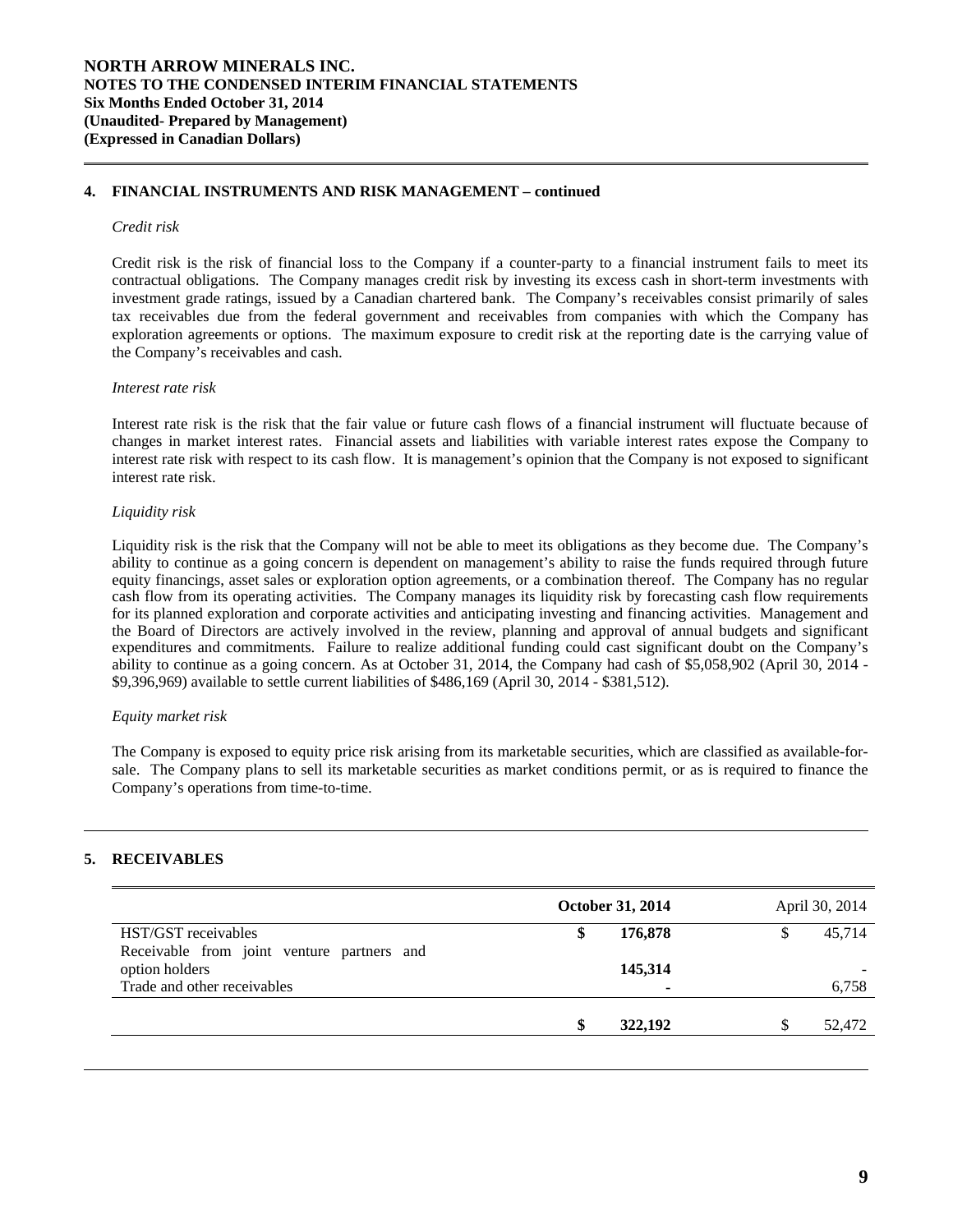# **6. MARKETABLE SECURITIES**

 The Company owns 15,000 (75,000 pre-consolidation) common shares of Adamera Minerals Corp., a TSX-V listed company.

|                                                  |        | <b>October 31, 2014</b>   |                                |          | April 30, 2014     |                         |
|--------------------------------------------------|--------|---------------------------|--------------------------------|----------|--------------------|-------------------------|
|                                                  | Cost   | <b>Unrealized</b><br>Loss | Fair<br><b>Market</b><br>Value | Cost     | Unrealized<br>Loss | Fair<br>Market<br>Value |
| of Adamera<br>shares<br>Common<br>Minerals Corp. | 15,488 | \$(15,038)                | \$450                          | \$15,488 | \$(14,213)         | \$1,275                 |

# **7. EQUIPMENT**

 $\overline{a}$ 

l

l

|                                 | Office and computer | <b>Field</b>                   |              |  |
|---------------------------------|---------------------|--------------------------------|--------------|--|
|                                 | equipment           | equipment                      | <b>Total</b> |  |
| Cost                            |                     |                                |              |  |
| Balance, April 30, 2013         | \$6,474             | \$                             | 6,474<br>\$  |  |
| Additions                       | 1,086               | 93,775                         | 94,861       |  |
| Balance, April 30, 2014         | 7,560               | 93,775                         | 101,335      |  |
| <b>Additions</b>                | 4,551               |                                | 4,551        |  |
| Balance, October 31, 2014       | \$12,111            | \$93,775                       | \$105,886    |  |
|                                 |                     |                                |              |  |
|                                 |                     |                                |              |  |
| <b>Accumulated Depreciation</b> |                     |                                |              |  |
| Balance, April 30, 2013         | \$5,782             | $\mathbb{S}$<br>$\blacksquare$ | \$<br>5,782  |  |
| Depreciation                    | 856                 |                                | 856          |  |
| Balance, April 30, 2014         | 6,638               |                                | 6,638        |  |
| <b>Depreciation</b>             | 503                 | 4,688                          | 5,191        |  |
| Balance, October 31, 2014       | \$7,141             | \$<br>4,688                    | 11,829<br>\$ |  |
|                                 |                     |                                |              |  |
| <b>Carrying amounts</b>         |                     |                                |              |  |
| April 30, 2014                  | \$922               | \$93,775                       | \$94,697     |  |
| October 31, 2014                | \$4,970             | \$89,087                       | \$94,057     |  |
|                                 |                     |                                |              |  |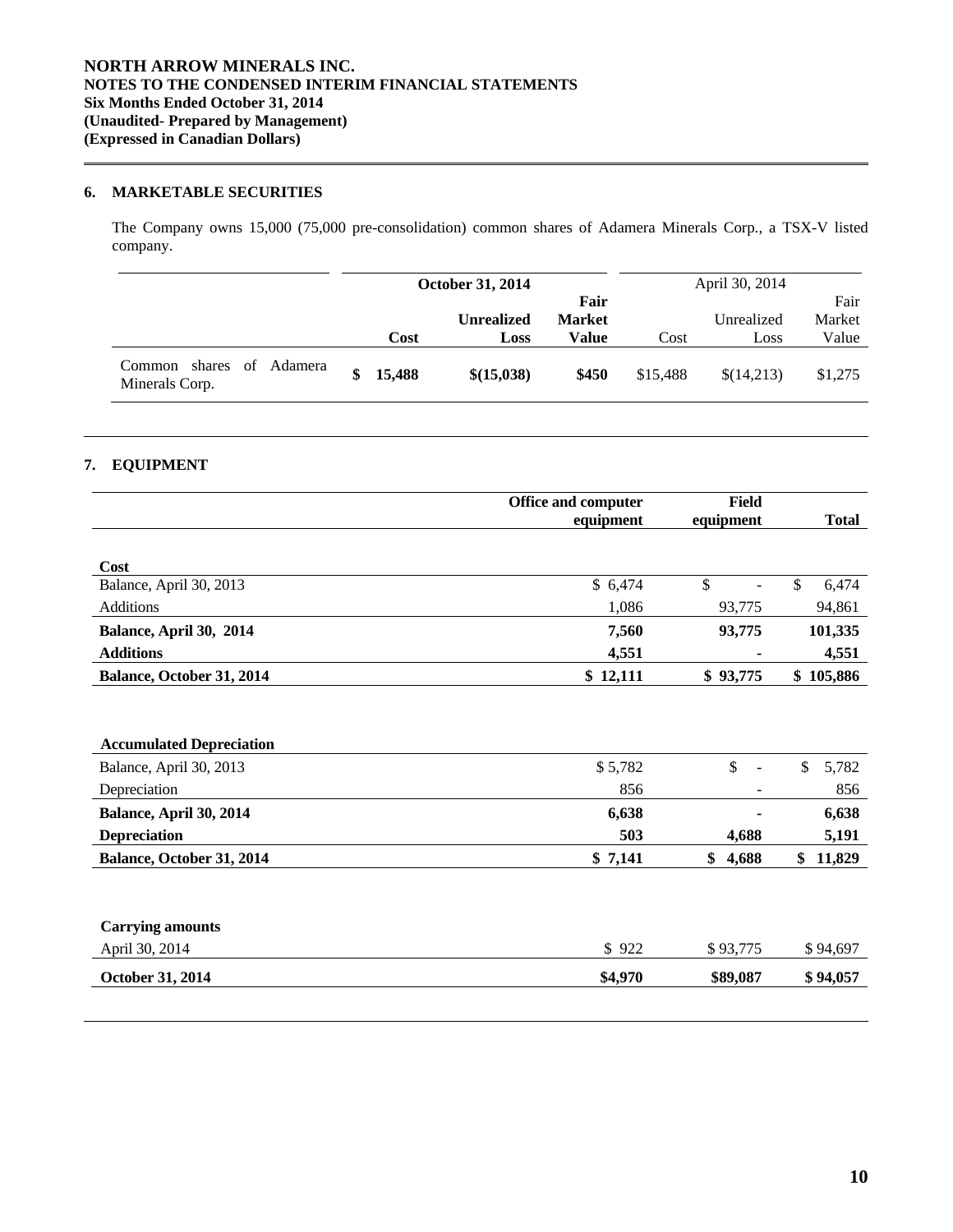# **8. EXPLORATION AND EVALUATION ASSETS**

|                                                |                | <b>Expended</b><br><b>During</b> | <b>Write-offs</b><br>During the | October 31,     |
|------------------------------------------------|----------------|----------------------------------|---------------------------------|-----------------|
|                                                | April 30, 2014 | the Period                       | Period                          | 2014            |
| <b>Diamond Properties</b>                      |                |                                  |                                 |                 |
| Lac de Gras, Canada                            |                |                                  |                                 |                 |
| <b>Exploration</b> costs                       | 235,404        |                                  |                                 | 235,404         |
| Acquisition and tenure costs                   | 277,918        |                                  |                                 | 277,918         |
| Geological, data collection and assays         | 153,559        |                                  |                                 | 153,559         |
| Office and salaries                            | 134,040        |                                  |                                 | 134,040         |
|                                                | 800,921        |                                  |                                 | 800,921         |
| Pikoo, Canada                                  |                |                                  |                                 |                 |
| <b>Exploration</b> costs                       | 302,574        | 127,628                          |                                 | 430,202         |
| Drilling                                       | 602,315        |                                  |                                 | 602,315         |
| Acquisition and tenure costs                   | 7,453          | 5,815                            |                                 | 13,268          |
| Geological, data collection and assays         | 72,852         | 617,734                          |                                 | 690,586         |
| Office and salaries                            | 120,144        | 138,553                          |                                 | 258,697         |
| Contributions from joint-venture partner       |                | (194, 414)                       |                                 | (194, 414)      |
|                                                | 1,105,338      | 695,316                          |                                 | 1,800,654       |
| Timiskaming, Canada                            |                |                                  |                                 |                 |
| <b>Exploration</b> costs                       | 4,638          |                                  |                                 | 4,638           |
| Drilling                                       | 94,389         |                                  |                                 | 94,389          |
| Acquisition and tenure costs                   | 326,757        |                                  |                                 | 326,757         |
| Geological, data collection and assays         | 19,560         | 48,957                           |                                 | 68,517          |
| Office and salaries                            | 6,542          | 5,682                            |                                 | 12,224          |
| Contributions from joint-venture partner       |                | (11,908)                         |                                 | (11,908)        |
|                                                | 451,886        | 42,731                           |                                 | 494,617         |
| Qilalugaq, Canada                              |                |                                  |                                 |                 |
| <b>Exploration</b> costs                       | 87,641         | 119,857                          |                                 | 207,498         |
| Acquisition and tenure costs                   | 24,623         | 36,056                           |                                 | 60,679          |
| Geological, data collection and assays         | 84,069         | 2,097,750                        |                                 | 2,181,819       |
| Office and salaries                            | 41,058         | 143,357                          | $\overline{\phantom{a}}$        | 184,415         |
|                                                | 237,391        | 2,397,020                        | $\overline{\phantom{a}}$        | 2,634,411       |
| Luxx, Canada                                   |                |                                  |                                 |                 |
| <b>Exploration costs</b>                       | 38,370         | 2,389                            |                                 | 40,759          |
| Acquisition and tenure costs                   | 135,028        | 1,140                            |                                 | 136,168         |
| Geological, data collection and assays         | 104,191        | 13,444                           |                                 | 117,635         |
| Office and salaries                            | 26,824         | 8,477                            |                                 | 35,301          |
|                                                | 304,413        | 25,450                           | $\overline{\phantom{a}}$        | 329,863         |
| Mel, Canada                                    |                |                                  |                                 |                 |
| <b>Exploration</b> costs                       | 7,961          |                                  |                                 | 7,961           |
| Acquisition and tenure costs                   | 126,772        | 1,700                            |                                 | 128,472         |
| Geological, data collection and assays         | 126,012        | 17,455                           |                                 | 143,467         |
| Office and salaries                            | 13,140         | 3,728                            |                                 | 16,868          |
|                                                | 273,885        | 22,883                           | $\overline{\phantom{a}}$        | 296,768         |
| Redemption, Canada<br><b>Exploration</b> costs |                |                                  |                                 |                 |
|                                                | 3,879          | 126,773                          |                                 | 130,652         |
| Drilling                                       |                | 124,964                          |                                 | 124,964         |
| Acquisition and tenure costs                   | 39,651         | 10,281                           |                                 | 49,932          |
| Geological, data collection and assays         | 1,031,914      | 317,613                          |                                 | 1,349,527       |
| Office and salaries<br>Recoveries              | 101,631        | 58,584                           |                                 | 160,215         |
|                                                | 1,177,075      | (42,500)<br>595,715              |                                 | (42,500)        |
|                                                | \$             |                                  | $\overline{\phantom{a}}$        | 1,772,790<br>\$ |
| <b>TOTAL</b>                                   | 4,350,909      | \$3,779,115                      | \$                              | 8,130,024       |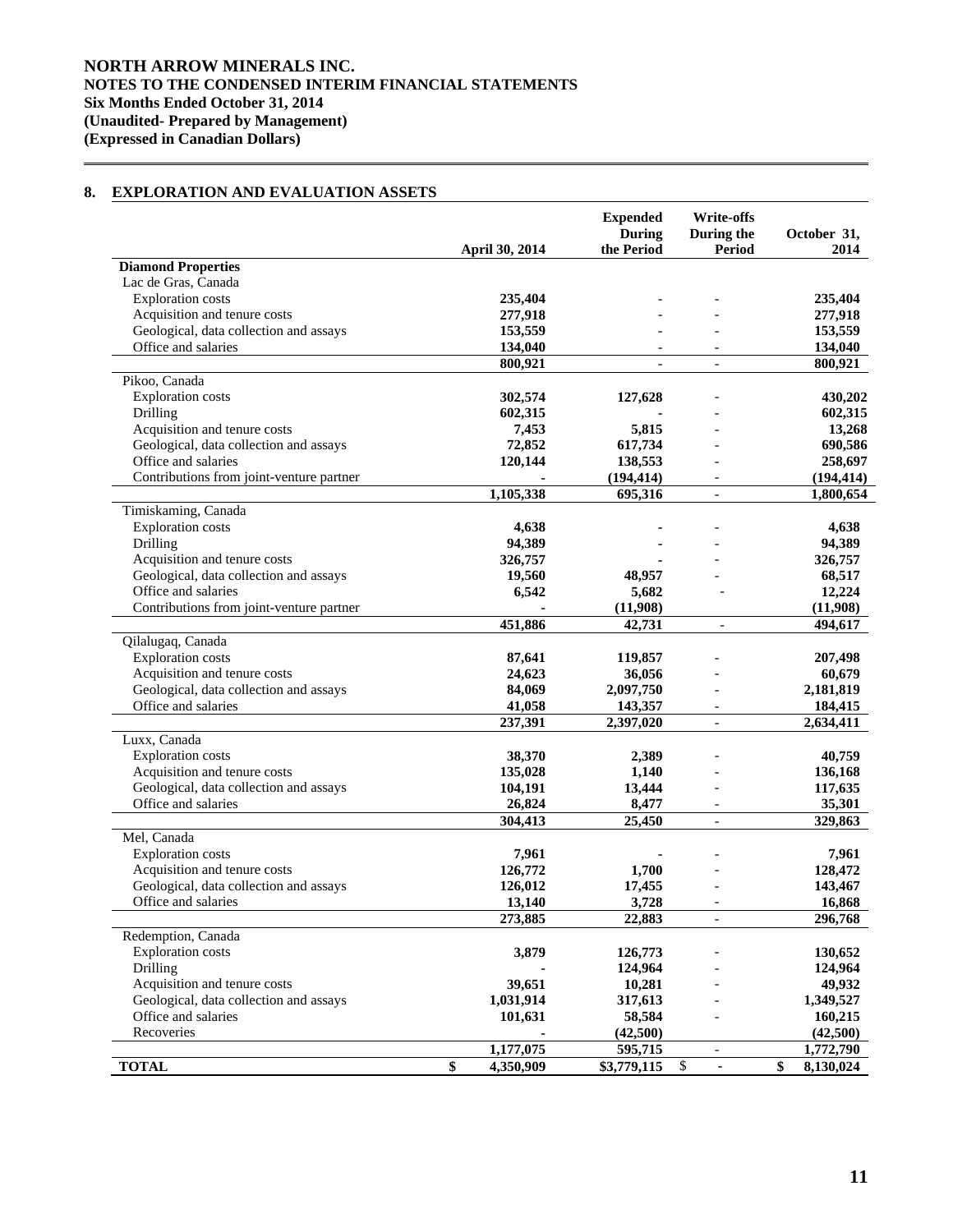# **8. EXPLORATION AND EVALUATION ASSETS - continued**

 $\overline{a}$ 

|                                        |                 | <b>Expended</b><br><b>During</b> | <b>Write-offs</b><br>During the |                 |
|----------------------------------------|-----------------|----------------------------------|---------------------------------|-----------------|
|                                        | April 30, 2013  | the Period                       | Period                          | April 30, 2014  |
| <b>Gold Properties, Canada</b>         |                 |                                  |                                 |                 |
| <b>Exploration</b> costs               | \$<br>24,389    | \$                               | \$<br>(24, 389)                 | \$              |
| Acquisition costs                      | 81,044          |                                  | (81,044)                        |                 |
| Geological, data collection and assays | 458             |                                  | (458)                           |                 |
| Office and salaries                    | 20,704          | 1,706                            | (22, 410)                       |                 |
|                                        | 126,595         | 1,706                            | (128, 301)                      |                 |
| <b>Diamond Properties</b>              |                 |                                  |                                 |                 |
| Lac de Gras, Canada                    |                 |                                  |                                 |                 |
| <b>Exploration</b> costs               | 235,404         |                                  |                                 | 235,404         |
| Acquisition and tenure costs           | 277,918         |                                  |                                 | 277,918         |
| Geological, data collection and assays | 153,489         | 70                               |                                 | 153,559         |
| Office and salaries                    | 126,608         | 7,432                            | $\blacksquare$                  | 134,040         |
|                                        | 793,419         | 7,502                            | $\overline{\phantom{a}}$        | 800,921         |
| Pikoo, Canada                          |                 |                                  |                                 |                 |
| <b>Exploration</b> costs               | 6,099           | 296,475                          |                                 | 302,574         |
| Drilling                               |                 | 602,315                          |                                 | 602,315         |
| Acquisition and tenure costs           | 6,667           | 786                              |                                 | 7,453           |
| Geological, data collection and assays |                 | 72,852                           |                                 | 72,852          |
| Office and salaries                    |                 | 120,144                          |                                 | 120,144         |
|                                        | 12,766          | 1,092,572                        | $\blacksquare$                  | 1,105,338       |
| Timiskaming, Canada                    |                 |                                  |                                 |                 |
| <b>Exploration</b> costs               | 4,606           | 32                               |                                 | 4,638           |
| Drilling                               | 92,672          | 1,717                            |                                 | 94,389          |
| Acquisition and tenure costs           | 12,432          | 314,325                          |                                 | 326,757         |
| Geological, data collection and assays | 19,532          | 28                               |                                 | 19,560          |
| Office and salaries                    |                 | 6,542                            |                                 | 6,542           |
|                                        | 129,242         | 322,644                          |                                 | 451,886         |
| Qilalugaq, Canada                      |                 |                                  |                                 |                 |
| <b>Exploration</b> costs               |                 | 87,641                           |                                 | 87,641          |
| Acquisition and tenure costs           | 6,666           | 17,957                           |                                 | 24,623          |
| Geological, data collection and assays |                 | 84,069                           |                                 | 84,069          |
| Office and salaries                    |                 | 41,058                           | $\overline{\phantom{a}}$        | 41,058          |
|                                        | 6,666           | 230,725                          | $\overline{\phantom{a}}$        | 237,391         |
| Luxx, Canada                           |                 |                                  |                                 |                 |
| <b>Exploration</b> costs               |                 | 38,370                           |                                 | 38,370          |
| Acquisition and tenure costs           |                 | 135,028                          |                                 | 135,028         |
| Geological, data collection and assays |                 | 104,191                          |                                 | 104,191         |
| Office and salaries                    |                 | 26,824                           | $\overline{a}$                  | 26,824          |
|                                        | $\blacksquare$  | 304,413                          | $\overline{\phantom{a}}$        | 304,413         |
| Mel, Canada                            |                 |                                  |                                 |                 |
| <b>Exploration</b> costs               |                 | 7,961                            |                                 | 7,961           |
| Acquisition and tenure costs           |                 | 126,772                          |                                 | 126,772         |
| Geological, data collection and assays |                 | 126,012                          |                                 | 126,012         |
| Office and salaries                    |                 | 13,140                           | $\overline{\phantom{a}}$        | 13,140          |
|                                        | $\blacksquare$  | 273,885                          | $\overline{\phantom{0}}$        | 273,885         |
| Redemption, Canada                     |                 |                                  |                                 |                 |
| <b>Exploration</b> costs               |                 | 3,879                            |                                 | 3,879           |
| Acquisition and tenure costs           |                 | 39,651                           |                                 | 39,651          |
| Geological, data collection and assays |                 | 1,031,914                        |                                 | 1,031,914       |
| Office and salaries                    |                 | 101,631                          |                                 | 101,631         |
|                                        |                 | 1,177,075                        |                                 | 1,177,075       |
|                                        |                 |                                  |                                 |                 |
| <b>TOTAL</b>                           | \$<br>1,068,688 | \$3,410,522                      | \$(128,301)                     | 4,350,909<br>\$ |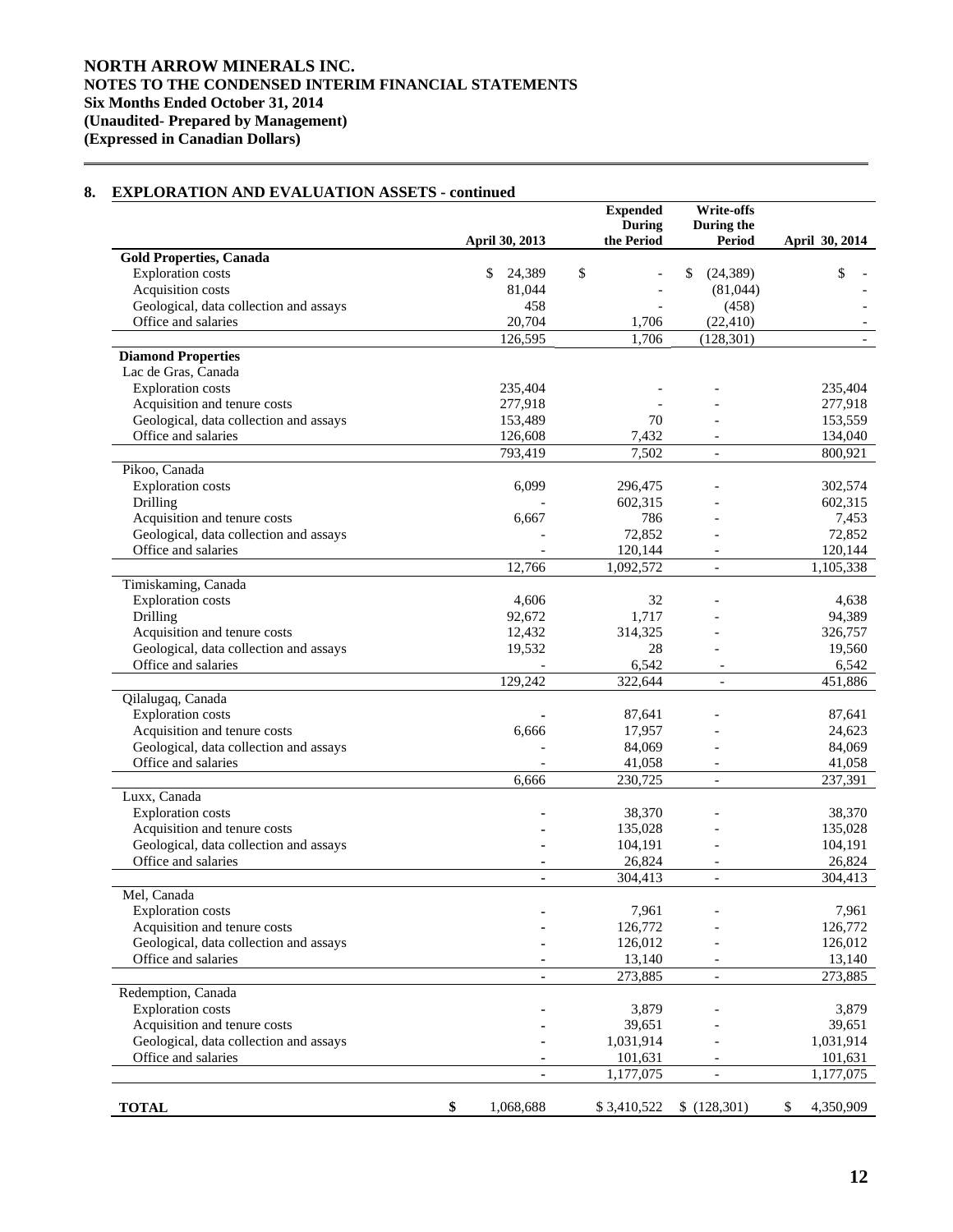### **8. Exploration and evaluation assets - continued**

 Title to exploration and evaluation assets involves certain inherent risks due to the difficulties of determining the validity of certain claims as well as the potential for problems arising from the frequently ambiguous conveyancing history characteristic of many exploration and evaluation assets. The Company has investigated title to all of its exploration and evaluation assets and, to the best of its knowledge, title to all of these assets are in good standing.

### **Diamond Properties, Canada**

 $\overline{a}$ 

### Lac de Gras, Northwest Territories

In August 2011, the Company entered into an option agreement with Harry Winston Diamond Mines Ltd. (subsequently Dominion Diamond Corp.) ("Dominion"), and Springbok Holdings Inc. ("Springbok"), to jointly explore Springbok and the Company's Lac de Gras property and Dominion's land holdings contiguous to Springbok and the Company's Lac de Gras property (collectively, the "JV Property").

Dominion must incur exploration expenditures of at least \$5,000,000 over a 5 year period to allow the option to vest. Upon vesting, a joint venture will be formed whereby Dominion will hold a 55% interest and the Company and Springbok will share equally a 45% interest in the JV Property.

On October 24, 2012, the Company entered into an agreement with Springbok to acquire Springbok's 50% interest in the Lac de Gras property ("the Springbok Interests"). The Springbok Interests include the right to obtain a 22.5% interest in the JV Property, subject to the terms and conditions of the option agreement among Springbok, the Company and Dominion. Under the terms of the agreement with Springbok, the Company issued 1,000,000 post-consolidation shares at a value of \$235,000 to Springbok for the Springbok Interests. As additional consideration, in the event that Dominion exercises its option and earns a 55% interest in the JV Property and the Company subsequently incurs \$2 million in joint venture expenditures on the JV Property, the Company will issue to Springbok that number of common shares of the Company having a value of \$1 million.

# Timiskaming, Pikoo and Qilalugaq Diamond Projects, Canada

On March 12, 2013, the Company entered into an assignment agreement with 0954506 B.C. Ltd. ("BCCo") under which BCCo agreed to assign and transfer to the Company all of BCCo's interest and obligations in certain options to earn an 80% interest in the Timiskaming, Pikoo and Qilalugaq diamond projects. Stornoway Diamond Corporation ("Stornoway") was the holder of a 100% interest in all three projects and had granted BCCo options to acquire the 80% interests in the projects. BCCo is a private company controlled by a party related to a director of the Company. Stornoway retains a one-time right to buy-back a 20% interest in any of the projects once the Company completes an option work program and provides Stornoway with notice of its intent to vest an 80% interest in a project. Under the terms of the agreement, the cost of the buy-back is equal to three times the costs incurred in connection with the applicable option work program.

Under the terms of the assignment agreement the Company paid BCCo \$20,000 and issued BCCo 500,000 transferrable share purchase warrants having a fair value of \$314,325 which was included in acquisition costs at the time the Company earned its interest in the Timiskaming diamond project. Each share purchase warrant entitles the holder to acquire one common share of the Company at a price of \$0.25 for a period of five years from the date of issuance.

### *Qilalugaq diamond project, Nunavut*

The Company has the option to earn an 80% interest in the Qilalugaq project by completing an option work program that includes the collection of a minimum 1,000 tonne mini-bulk sample within two years of receipt of the required land use permit or no later than January 2018. The project is subject to a 3% net smelter royalty on metals produced and a 3% gross-overriding royalty on the sale of industrial minerals, including diamonds.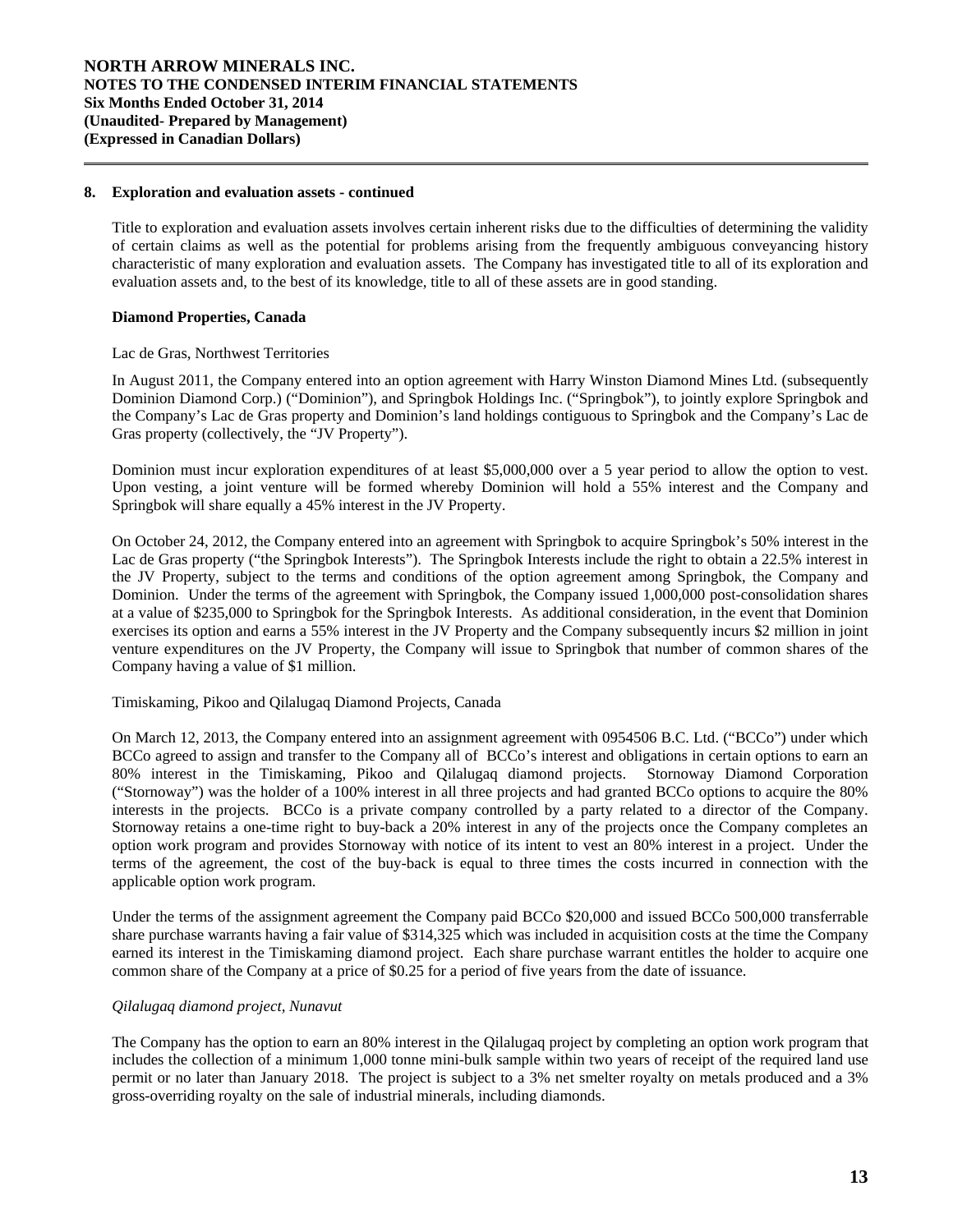### **8. Exploration and evaluation assets - continued**

### *Pikoo diamond project, Saskatchewan*

 $\overline{a}$ 

The Company has earned an 80% interest in the Pikoo diamond project by completing an option work program consisting of a minimum 2,000 meter diamond drilling program. During the year ended April 30, 2014, the Company issued Stornoway notice that it had completed the option work program and had therefore earned an 80% interest in the project, subject to Stornoway's right to buy back a further 20% interest in the project. During the year ended April 30, 2014 the Company was notified by Stornoway that Stornoway did not elect to exercise its right to buy back a further 20% interest in the project. Ongoing evaluation of the project is subject to an 80/20 (Company/Stornoway) participating joint venture.

During the six-month period ended October 31, 2014, the Company entered into option agreements with Eagle Plains Resources Ltd., Kalt Enterprises Ltd. and Canadian International Minerals Inc. to acquire interests in mineral properties in the Pikoo diamond project area. Under the terms of the agreements the Company can acquire 70% interests in the properties by reimbursing staking costs that totalled \$5,600 (paid) and discovering a kimberlite on the properties within a three year period. In the event that North Arrow earns a 70% interest in any of the properties that property will be subject to a 2% gross overriding royalty on diamonds, payable to the vendor. There will be a retained right to purchase 1% of any royalty granted at any time for \$1,000,000. Subsequent to October 31, 2014, the Company and Stornoway agreed that the Pikoo joint venture would be responsible for exploration conducted under these option agreements.

### *Timiskaming diamond project, Ontario/Quebec*

The Company has earned an 80% interest in the Timiskaming diamond project by completing an option work program that includes testing three separate geophysical targets with at least one diamond drill hole.

During the year ended April 30, 2014, the Company issued Stornoway notice that it had completed the option work program and had therefore vested at an 80% interest in the project subject to Stornoway's right to buy back a 20% interest in the project. During the year ended April 30, 2014, the Company was notified by Stornoway that Stornoway would not elect to exercise its right to buy back a further 20% interest in the project. Accordingly, under the terms of the Company's assignment agreement with BCCo, the value of warrants issued to BCCo under the terms of the assignment agreement was included in the acquisition costs at the time the Company earned its interest in the Timiskaming diamond project. Ongoing evaluation of the project is subject to an 80/20 (Company/Stornoway) participating joint venture.

### Redemption project, Northwest Territories

In July 2013, the Company entered into an option agreement with Arctic Star Resources Ltd. ("Arctic Star") whereby it can earn a 55% interest in Arctic Star's Redemption diamond project in the Lac de Gras region of the Northwest Territories. Under the terms of the option agreement, the Company can earn a 55% interest in the project by incurring \$5,000,000 in exploration expenditures prior to July 1, 2017, including a firm commitment to spend \$1,000,000 prior to July 1, 2014 (completed). On July 11, 2014, the Company and Arctic Star signed an addendum to the option agreement under which the project area was expanded to include three additional mineral claims and one mining lease.

### Mel project, Nunavut

In July 2013, the Company acquired a 100% interest in the Mel diamond project in Nunavut. The acquisition was subject to a purchase and sale agreement with Anglo Celtic Exploration Ltd., a private company controlled by a director of the Company. Under the terms of the agreement, the Company acquired a 100% interest in the property for consideration of a 1% gross overriding royalty and 250,000 warrants entitling the holder to acquire 250,000 shares at a price of \$0.65 per share for a period of five years. The warrants have a fair value of \$126,502 which has been included in acquisition costs. In addition, the Company retains the right to buy back one half of the gross overriding royalty for \$1,000,000 at any time.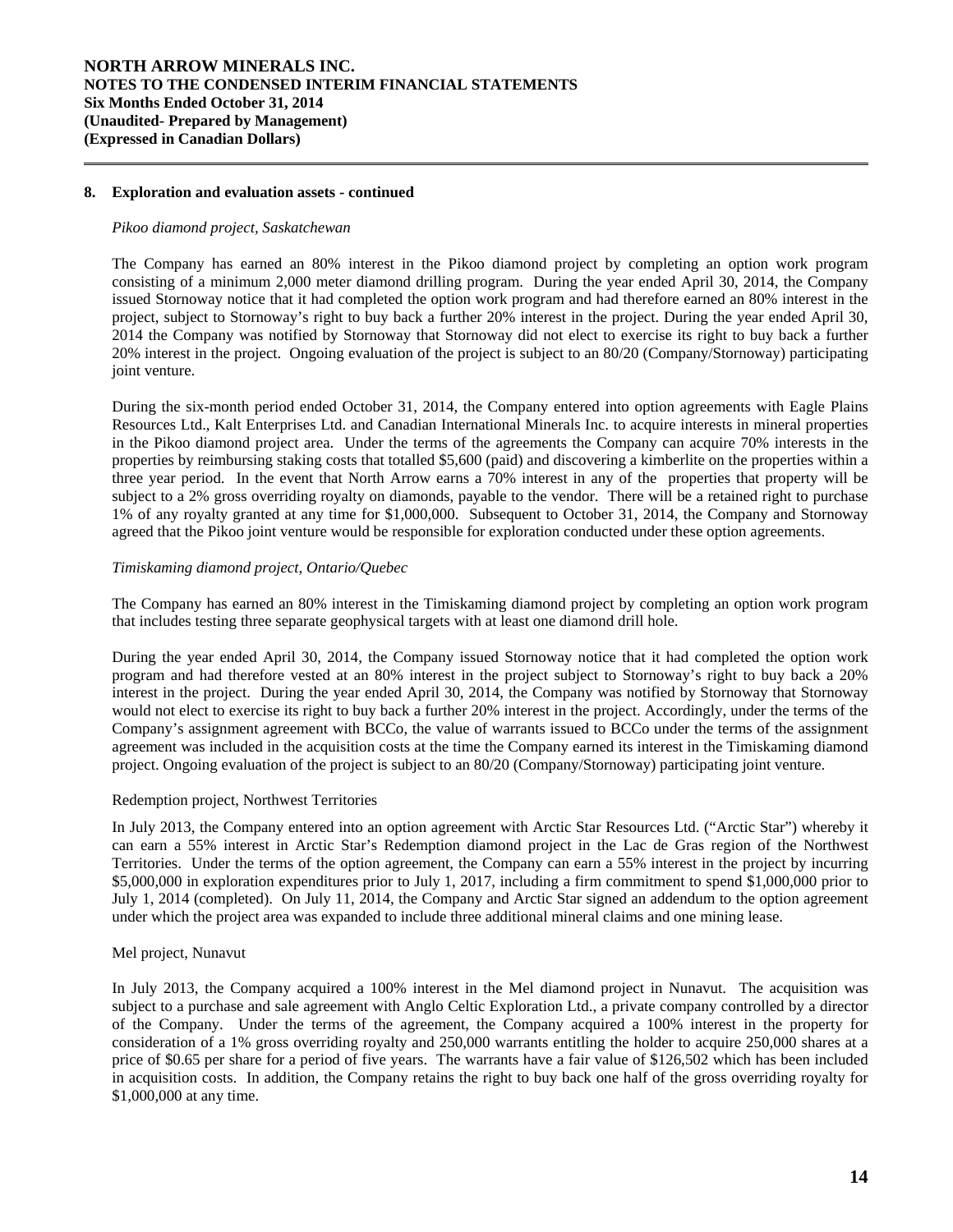### **8. Exploration and evaluation assets - continued**

#### Luxx project, Nunavut

 $\overline{a}$ 

l

In July 2013, the Company acquired a 100% interest in the Luxx diamond project in Nunavut. The acquisition was subject to a purchase and sale agreement with Anglo Celtic Exploration Ltd., a private company controlled by a director of the Company. Under the terms of the agreement, the Company acquired a 100% interest in the property for consideration of a 1% gross overriding royalty and 250,000 warrants entitling the holder to acquire 250,000 shares at a price of \$0.65 per share for a period of five years. The warrants have a fair value of \$126,502 which has been included in acquisition costs. In addition, the Company retains the right to buy back one half of the gross overriding royalty for \$1,000,000 at any time.

### **Gold and Base Metal Properties, Canada**

 In addition to the properties described above, the Company maintains interests in various gold and base metal properties in the Northwest Territories, and Nunavut.

### Hope Bay Property, Nunavut

On January 28, 2011 the Company entered into an agreement with Chelsea Minerals Corp. ("Chelsea"), whereby Chelsea has the option to earn a 60% interest in the Company's Hope Bay Oro gold project in Nunavut, consisting of five mining leases. Under the terms of the agreement, Chelsea may earn up to a 60% interest in the project by making an initial cash payment of \$50,000 (received) and spending \$5 million over a five year period. A minimum expenditure of \$500,000 is required in the first year (complete). In May 2011, Chelsea was acquired by Sennen Resources Ltd. (subsequently Sennen Potash Corp.) ("Sennen") pursuant to a Plan of Arrangement. Sennen has assumed Chelsea's obligations pursuant to the agreement for the Hope Bay Property. On February 1, 2013 the Company and Sennen signed an amending agreement that extended the length of the option term from five to six years. On May 30, 2014 the Company and Sennen signed a further amending agreement that extended the length of the option term from six to seven years. During the year ended April 30, 2014, the Company wrote off \$54,400 of related costs.

### Contwoyto Property, Nunavut

Between June and September 2011, the Company acquired, by staking, certain mineral claims in the Contwoyto Lake area, Nunavut. The Company also maintains a 100% interest in two mining leases in the Contwoyto Lake area. In July 2012, subsequently amended, the Company entered into an agreement with a subsidiary of Elgin Mining Inc. ("Elgin"). Under the terms of the amended agreement Elgin could earn a 60% interest in the Company's Contwoyto properties by spending \$6,000,000 over a seven year period. During the year ended April 30, 2014, the Company was notified by Elgin that Elgin was terminating its option to earn an interest in the property. During the year ended April 30, 2014, the Company wrote off \$32,788 of related costs.

# **9. ACCOUNTS PAYABLE AND ACCRUED LIABILITIES**

|                     | October 31, 2014         | April 30, 2014 |
|---------------------|--------------------------|----------------|
| Trade payables      | 459,547                  | 330,890        |
| Accrued liabilities | $\overline{\phantom{0}}$ | 30,000         |
|                     |                          |                |
|                     | 459,547                  | 360,890        |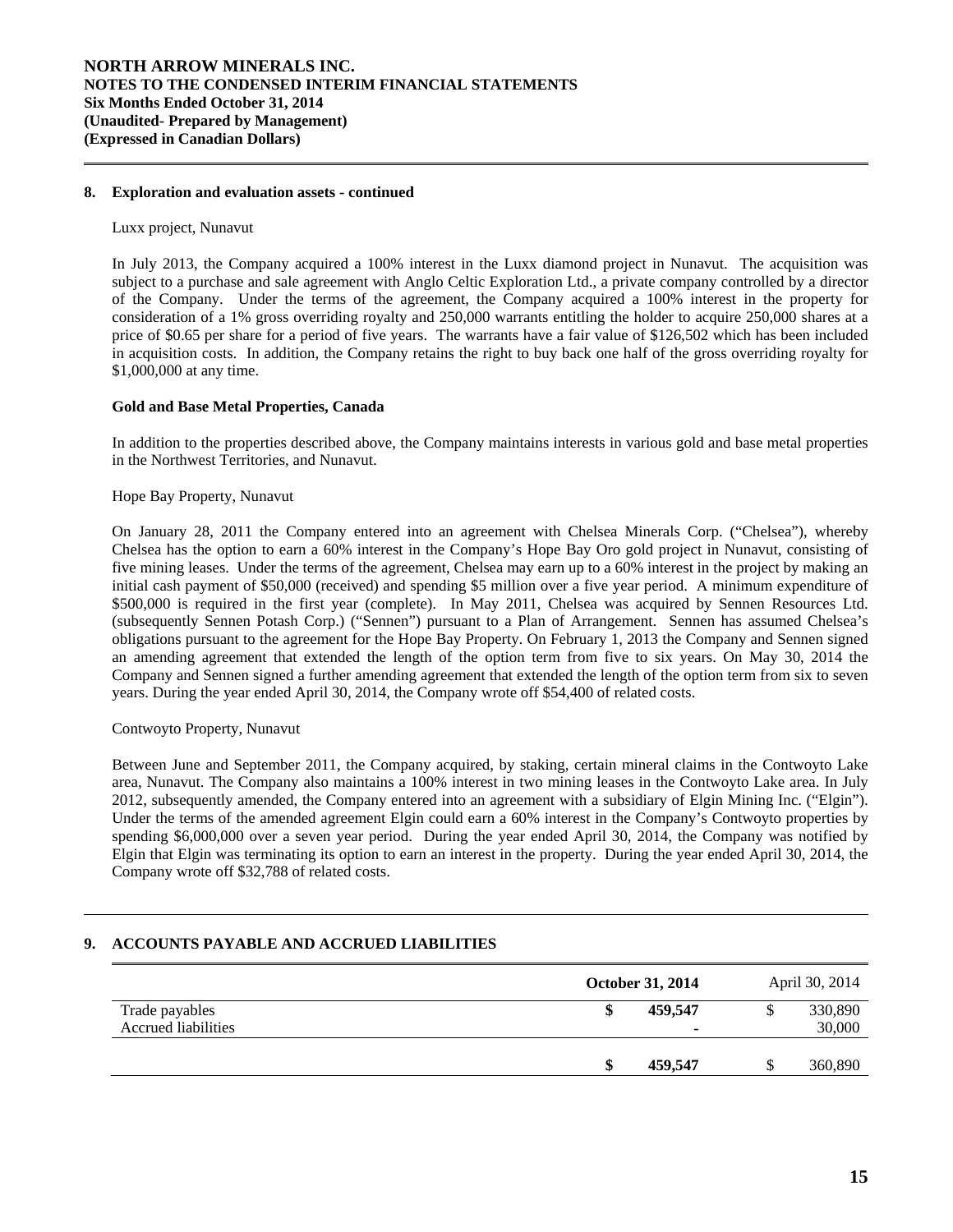### **10. CAPITAL STOCK AND RESERVES**

#### **Authorized share capital**

The authorized share capital of the Company is an unlimited number of common shares without par value.

### **Share issuances**

 $\overline{a}$ 

l

On October 29, 2013, the Company completed a non-brokered private placement of 13,625,000 common shares at a price of \$0.40 per share for total gross proceeds of \$5,450,000. As part of this private placement the Company paid finders' fees and costs totalling \$81,400.

On February 25, 2014, the Company completed a private placement of 7,700,000 common shares at a price of \$0.65 per share for total gross proceeds of \$5,005,000. As part of this private placement the Company paid finders' fees and costs totalling \$325,875.

#### **Stock options and warrants**

 The Company's stock option plan (the "Plan") was approved by shareholders at an annual general and special meeting in November 2011. The Plan gives the directors the authority to grant options to directors, officers, employees and consultants. The maximum number of shares to be issued under the Plan is 10% of the issued and outstanding common shares at the time of the grant. The exercise price of each option granted shall not be less than the market price at the date of grant less a discount up to 25% in accordance with the policies of the TSX Venture Exchange ("TSXV"). Options granted can have a term up to 5 years with vesting provisions determined by the directors in accordance with TSXV policies for Tier 2 Issuers, with a typical vesting period of 25% upon grant and 25% every six months thereafter.

As at October 31, 2014, the following stock options were outstanding:

| Number of<br><b>Shares</b> | Exercise<br>Price | Number of<br><b>Shares Vested</b> | <b>Expiry Date</b> |
|----------------------------|-------------------|-----------------------------------|--------------------|
| 53,000                     | 2.00              | 53,000                            | May 12, 2016       |
| 2,205,000                  | 0.27<br>\$.       | 1,650,000                         | May 10, 2018       |
| 200,000                    | 0.50<br>\$        | 100,000                           | September 23, 2018 |
| 1,105,000                  | 0.70<br>\$.       | 552,500                           | January 28, 2019   |
| 720,000                    | 0.60              | 180,000                           | September 25, 2019 |
| 4.283,000                  |                   | 2,535,500                         |                    |

A summary of the Company's stock option activity is as follows:

|                         |            | Weighted              |
|-------------------------|------------|-----------------------|
|                         | Number     | Average               |
|                         | of Options | <b>Exercise Price</b> |
| Balance, April 30, 2013 | 166,000    | \$2.12                |
| Granted                 | 3,525,000  | 0.42                  |
| Exercised               | (15,000)   | 0.27                  |
| Expired and forfeited   | (31,000)   | 2.00                  |
| Balance, April 30, 2014 | 3,645,000  | 0.48                  |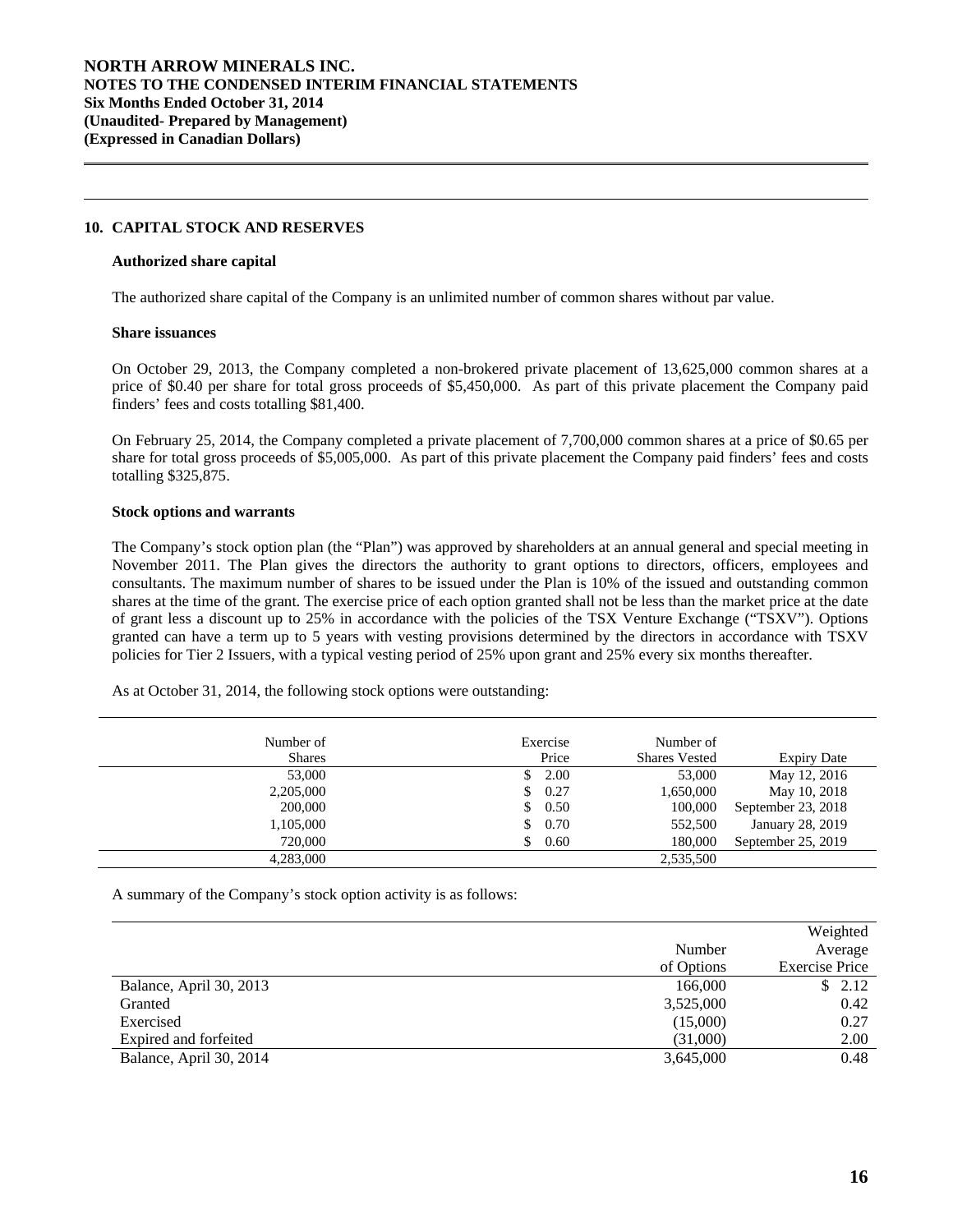### **10. CAPITAL STOCK AND RESERVES – continued**

#### **Stock options and warrants – continued**

 $\overline{a}$ 

|                                          |            | Weighted              |
|------------------------------------------|------------|-----------------------|
|                                          | Number     | Average               |
|                                          | of Options | <b>Exercise Price</b> |
| Balance, April 30, 2014                  | 3,645,000  | 0.48                  |
| Granted                                  | 720,000    | 0.60                  |
| Expired and forfeited                    | (82,000)   | (2.24)                |
| Balance, October 31, 2014                | 4,283,000  | \$0.47                |
|                                          |            |                       |
| Number of options currently exercisable. | 2,535,500  | \$0.49                |
|                                          |            |                       |

#### Share-based compensation

 During the six months ended October 31, 2014, the Company granted 720,000 stock options (2013 – 2,420,000). The estimated fair value of the options granted during the period is \$366,194 (2013 – \$565,534). During the six months ended October 31, 2014, the Company recognized share-based compensation of \$412,584 (2013 – \$375,563) relating to options vested during the period.

The following weighted average assumptions were used for the Black Scholes valuation of stock options granted:

|                          | Six months October<br>31, 2014 | Six months October<br>31, 2013 |
|--------------------------|--------------------------------|--------------------------------|
|                          |                                |                                |
| Risk-free interest rate  | 1.33%                          | 1.38%                          |
| Expected life of options | 5.0 years                      | 5.0 years                      |
| Annualized volatility    | 126%                           | 119%                           |
| Forfeiture rate          | $0.00\%$                       | 0.00%                          |
| Dividend rate            | $0.00\%$                       | 0.00%                          |

A summary of the Company's warrant activity is as follows:

|                                              | Number    | Weighted              |
|----------------------------------------------|-----------|-----------------------|
|                                              | of        | Average               |
|                                              | Warrants  | <b>Exercise Price</b> |
| Balance, April 30, 2012                      |           |                       |
| Issued                                       | 500,000   | 0.25                  |
| Balance, April 30, 2013                      | 500,000   | 0.25                  |
| <b>Issued</b>                                | 500,000   | 0.65                  |
|                                              |           |                       |
| Balance, April 30, 2014 and October 31, 2014 | 1,000,000 | 0.45                  |

Five hundred thousand (500,000) warrants were issued as part of the acquisition agreement to acquire options to earn interests in the Timiskaming, Pikoo and Qilalugaq projects (Note 8). Each warrant entitles the holder to acquire one common share of the Company at a price of \$0.25 per share until April 29, 2018. The warrants became exercisable when the Company exercised its option to earn an interest in the Timiskaming project and have been valued at \$314,325 which has been capitalized as an acquisition cost of the Timiskaming project.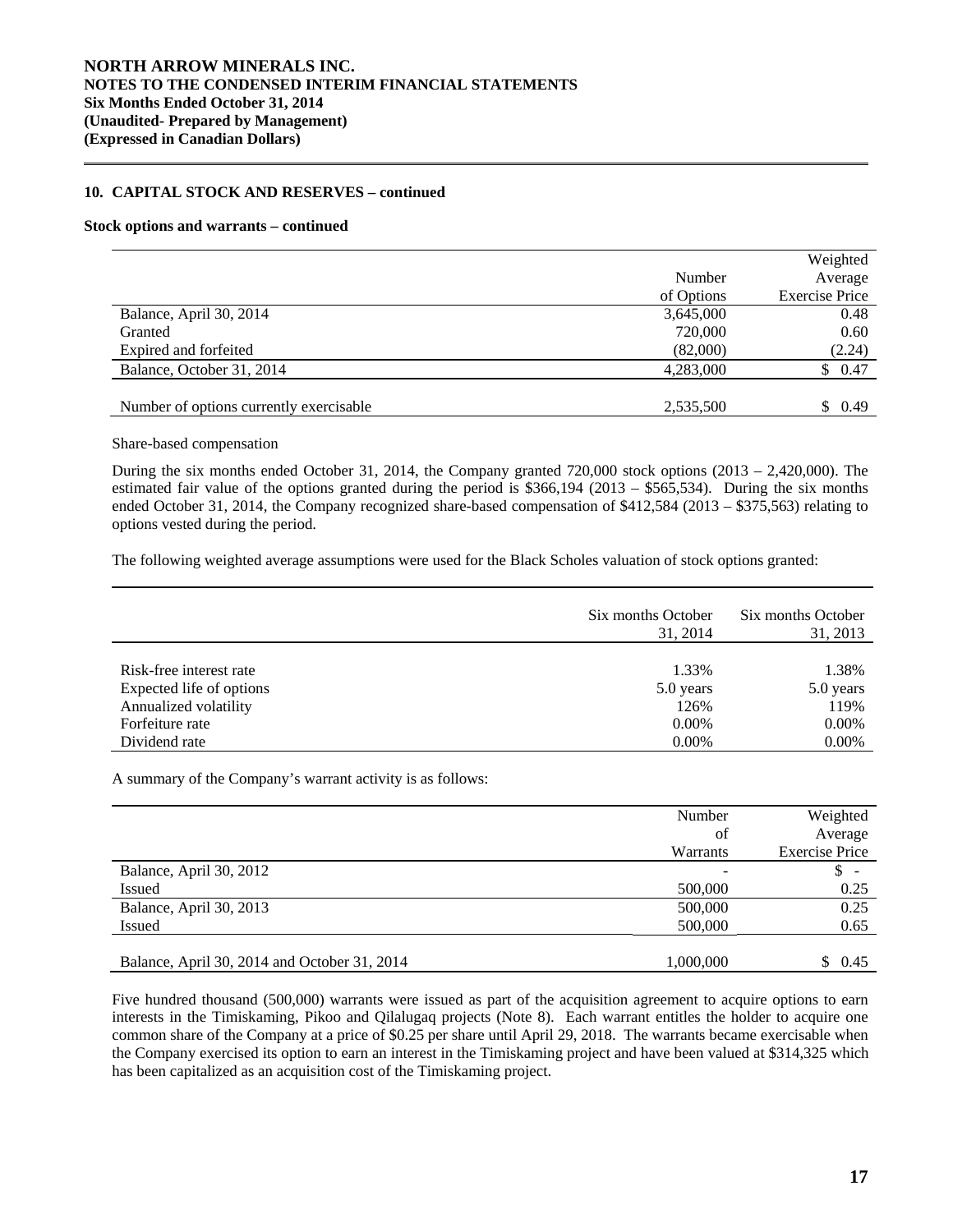### **10. CAPITAL STOCK AND RESERVES – continued**

#### **Stock options and warrants – continued**

 $\overline{a}$ 

l

Five hundred thousand (500,000) warrants were issued as part of the purchase and sale agreements to acquire 100% interests in the Mel and Luxx projects (Note 8). Each warrant entitles the holder to acquire one common share of the Company at a price of \$0.65 per share until August 19, 2018. The warrants have been valued at \$253,004 which has been capitalized as an acquisition cost of the properties.

The following weighted average assumptions were used for the Black Scholes valuation of share purchase warrants issued in conjunction with the acquisition of exploration and evaluation assets:

|                         | October 31, 2014 | April 30, 2014 |
|-------------------------|------------------|----------------|
|                         |                  |                |
| Risk-free interest rate | 1.79%            | 1.79%          |
| Expected life           | 5.0 years        | 5.0            |
| Annualized volatility   | 137.65%          | 137.65%        |
| Dividend rate           | $0.00\%$         | 0.00%          |

### **11. RELATED PARTY TRANSACTIONS**

Balances and transactions between the Company and its subsidiary have been eliminated on consolidation and are not disclosed in this note. Details of the transactions between the Company and related parties not disclosed elsewhere in the financial statements are disclosed below.

| <b>Related Parties</b>        | Nature of transactions            |
|-------------------------------|-----------------------------------|
| Anglo Celtic Exploration Ltd. | Interest and consulting           |
| Strongbow Exploration Inc.    | Exploration and administration    |
| 0954506 BC Ltd.               | Exploration                       |
| Northair Silver Corp.         | Accounting and corporate services |

The Company incurred the following transactions in the normal course of operations in connection with companies which have an officer and/or director in common.

- a) During the six months ended October 31, 2014, the Company paid or accrued \$526 (October 31, 2013 \$4,659) for technical services and office costs to a company with common directors.
- b) During the six months ended October 31, 2014, the Company paid or accrued \$22,418 (October 31, 2013 \$28,136) for shared administrative and accounting services to a company with common officers.
- c) During the six months ended October 31, 2014 the Company paid \$nil (October 31, 2013 \$14,387) for office fees and rent to a company controlled by a director.
- d) Issued warrants to a party controlled by a director for exploration and evaluation assets with a value of \$nil (October 31, 2013 - \$253,004).

The Company considers officers and directors as key management personnel.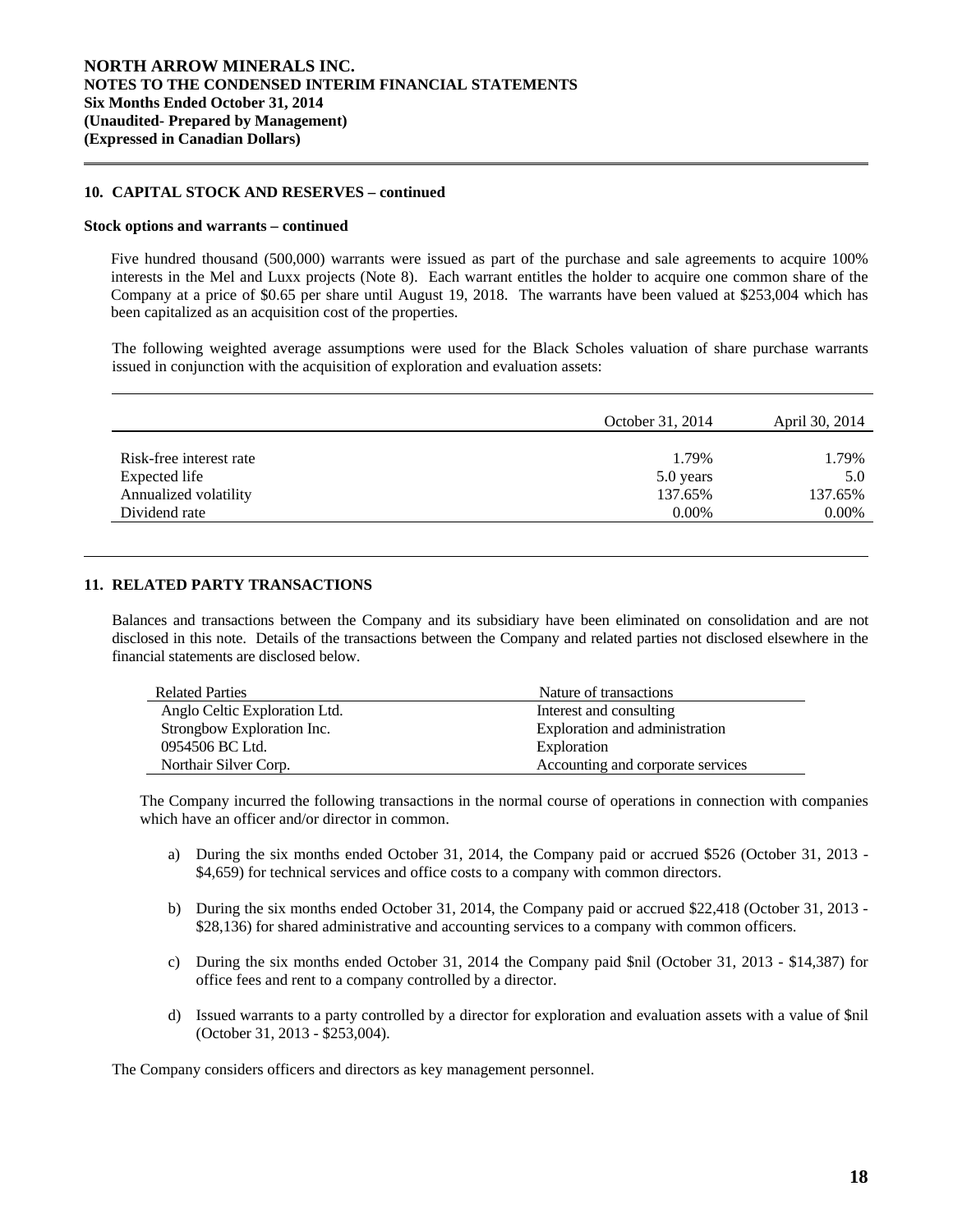### **11. RELATED PARTY TRANSACTIONS - continued**

The remuneration of key management personnel was as follows:

|                                                                      | <b>Six Months</b><br>October 31,<br>2014 | Six Months<br>October 31,<br>2013 |
|----------------------------------------------------------------------|------------------------------------------|-----------------------------------|
| Salaries <sup>1</sup>                                                | \$68,627                                 | \$65,596                          |
| <b>Exploration salaries</b><br>Share-based compensation <sup>2</sup> | 31,373<br>242,333                        | 9,404<br>197,880                  |
| Total                                                                | \$342,333                                | \$272,880                         |

1 – When key management is working specifically on mineral properties their time is capitalized against the mineral property.

2 – Share-based compensation is the fair value of options and warrants that have been granted to directors and key management personnel.

### **12. COMMITMENTS**

 $\overline{a}$ 

l

As at October 31, 2014, the commitment for rental of the Company's office space is as follows:

| Year ending    |           |
|----------------|-----------|
| April 30, 2015 | \$ 33,317 |
| April 30, 2016 | \$66,634  |
| April 30, 2017 | \$49,975  |

# **13. SUPPLEMENTAL DISCLOSURE WITH RESPECT TO CASH FLOWS**

The significant non-cash transactions for the six months ended October 31, 2014 were:

- a) The Company incurred exploration and evaluation expenditures of \$413,874 (October 31, 2013 \$167,314) that are included in accounts payable and accrued liabilities at October 31, 2014.
- b) The Company had amounts receivable from a joint venture partner of \$116,122 (October 31, 2013 \$nil) for contributions on exploration and evaluation expenditures.
- c) The Company issued nil warrants (October 31, 2013- 500,000 warrants) with a value of \$nil (October 31, 2013 \$253,004) for exploration and evaluation assets.

### **14. CAPITAL MANAGEMENT**

 The capital of the Company consists of the items included in shareholders' equity. The Company manages its capital structure and makes adjustments to it, based on the funds available to the Company. The Company's objective for capital management is to plan for the capital required to support the Company's ongoing acquisition and exploration of its mineral properties and to provide sufficient funds for its corporate activities.